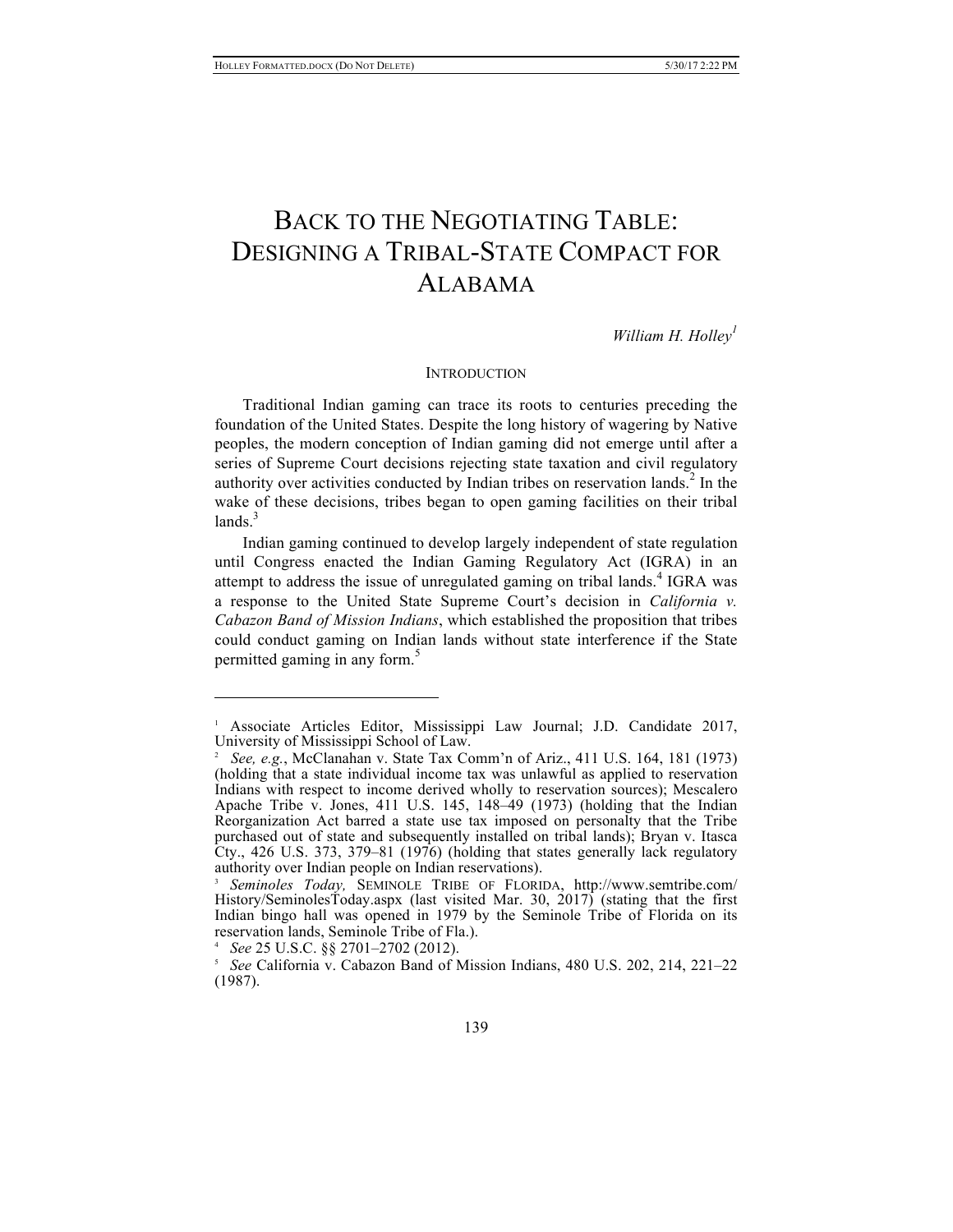The Poarch Band of Creek Indians presently operates three casinos within Alabama's external borders: Wind Creek Casino in Escambia County, Creek Casino in Elmore County, and Creek Casino in Montgomery County. <sup>6</sup> All three casinos are located on lands held in trust by the United States for the benefit of the Poarch Band—Alabama's only federally recognized tribe.<sup>7</sup> The gaming activities that take place at these casinos are conducted pursuant to a tribal ordinance that has been approved by the Chairman of the National Indian Gaming Commission (NIGC).<sup>8</sup> PCI Gaming Authority—a commercial enterprise wholly owned by the Poarch Band—is tasked with operating the tribe's gaming facilities.

Although the Alabama Constitution generally prohibits bingo gaming, nonprofit entities and private clubs are permitted to operate bingo games for prizes or money in some towns and counties for charitable, educational, or other lawful purposes.<sup>9</sup> Because some bingo gaming is allowed under Alabama law and the Chairman of the National Indian Gaming Commission approved

<sup>6</sup> Alabama v. PCI Gaming Auth. (*PCI I*), 15 F. Supp.3d 1161, 1168 (M.D. Ala. 2014) (stating that the lands on which the three casinos are located were taken into trust in 1984 (Elmore County land), 1992 (Escambia County land), and 1995 (Montgomery County land) respectively).

<sup>7</sup> Final Determination for Federal Acknowledgement of the Poarch Band of Creeks, 49 Fed. Reg. 24083 (June 4, 1984) (to be codified at 25 C.F.R. pt. 83) (granting federal recognition to the Poarch Band in 1984).

<sup>8</sup> *See* Letter from Tracie L. Stevens, Chairwoman of the Nat'l Indian Gaming Comm'n, to Buford L. Rolin, Tribal Chairman, Poarch Band of Creek Indians (July 30, 2010), http://www.nigc.gov/images/uploads/gamingordinances/poarchband-Amdappr07302010.pdf.

ALA. CONST. art. IV, § 65 (prohibiting the legislature from authorizing "lotteries" or gift enterprises for any purpose.");

*see also* ALA. CODE § 13A–12–27 (1975) (criminalizing the possession of slot machines or "[a]ny other gambling device, with the intention that it be used in the advancement of unlawful gambling activity.");

ALA. CONST. amend. 386 (authorizing "[t]he operation of bingo games for prizes or money by nonprofit organizations for charitable or educational purposes" in Jefferson county); Ala. CONST. amend. 387 (Madison County); Ala. CONST. amend. 413 (authorizing "[t]he operation of bingo games for prizes or money by . . . nonprofit organizations for charitable, educational, or other lawful purposes" in Montgomery county); Ala. CONST. amend. 440 (Mobile County); Ala. CONST. amend. 508 (Calhoun County); Ala. CONST. amend. 542 (St. Clair County); Ala. CONST. amend. 549 (Walker County); Ala. CONST. amend. 599 (Morgan County); Ala. CONST. amend. 674 (Lowndes County); Ala. CONST. amend. 692 (Limestone County); Ala. CONST. amend. 744 (Macon County); Ala. CONST. amend. 506 (authorizing "[t]he operation of bingo games for prizes or money by certain nonprofit organizations for charitable or educational purposes" in Etowah county); Ala. CONST. amend. 565 (authorizing "[t]he operation of bingo games for prizes or money by certain nonprofit organizations and certain private clubs for charitable, educational, or other lawful purposes" in Covington county); Ala. CONST. amend. 569 (Houston County); Ala. CONST. amend. 612 (Russell County); Ala. CONST. amend. 743 (authorizing "[b]ingo games for prizes or money. . .operated by a nonprofit organization in Greene county.").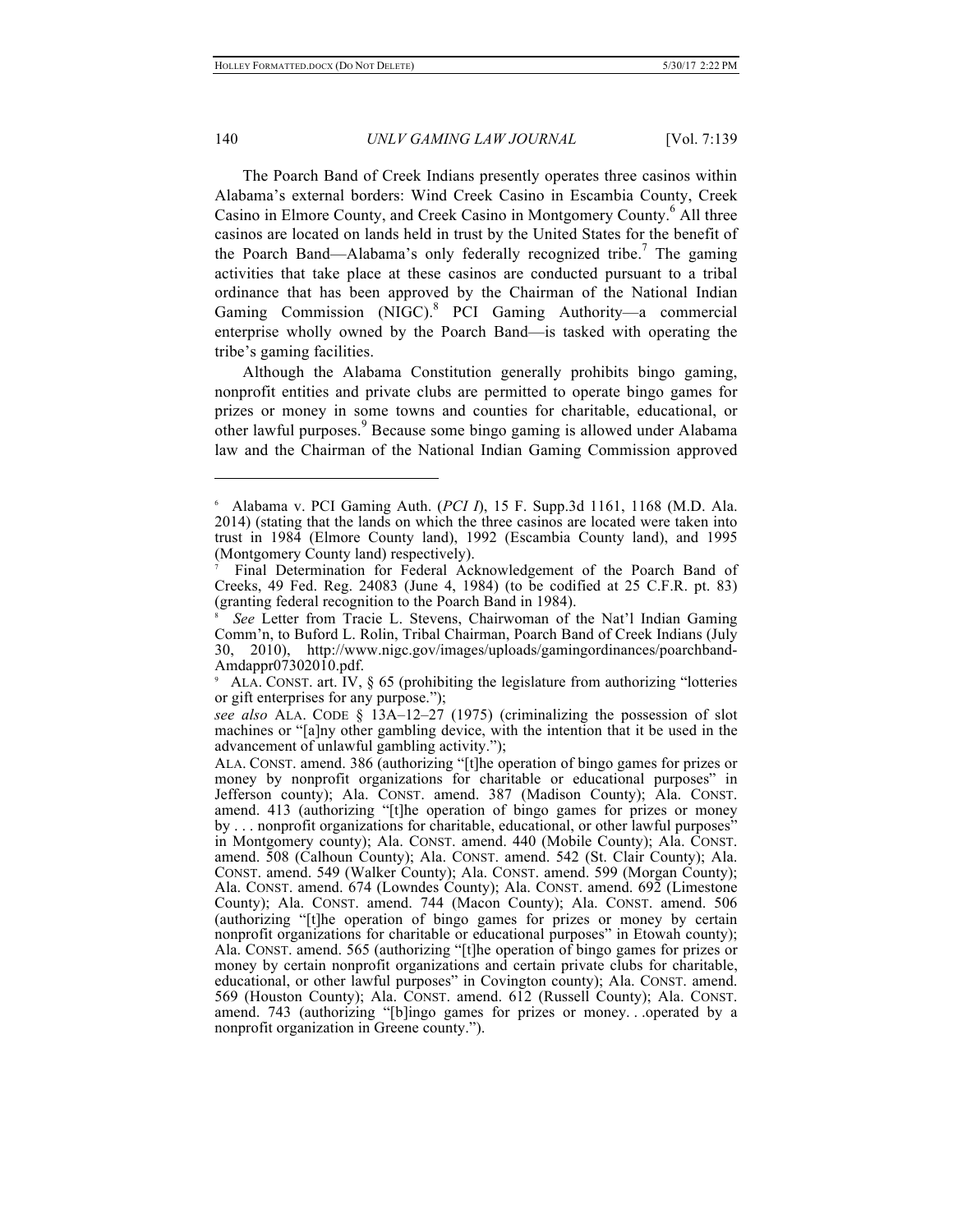the the Poarch Band's ordinance to participate in bingo gaming, the Poarch Band may operate bingo games at its casinos. Under IGRA, the State is not required to negotiate a tribal-state compact that would permit the Poarch Band to offer bingo gaming on its tribal lands.<sup>10</sup> However, the Poarch Band may not operate slot machines at its casinos because Alabama prohibits the operation of slot machines within its external borders.<sup>11</sup>

Part I will provide a overview of the classes of tribal gaming governed by IGRA while also examining IGRA's provision allowing states to regulate tribal gaming by agreeing to a tribal-state compact. Part II will turn to jurisprudence from the Eleventh Circuit barring tribes from utilizing IGRA's provision forcing states to enter into tribal-state compacts and foreclosing State regulation of tribal gaming in the absence of a tribal-state compact. Part III will examine IGRA's guidelines for compact provisions, provide examples of provisions included in successfully negotiated compacts from Florida and Mississippi, and propose provisions that should be considered when compact negotiations resume between Alabama and the Poarch Band of Creek Indians.

## I. THE INDIAN GAMING REGULATORY ACT

IGRA was enacted "to provide a statutory basis for the operation of gaming by Indian tribes as a means of promoting tribal economic development, selfsufficiency, and strong tribal governments."<sup>12</sup> Through IGRA, Congress "develop[ed] a comprehensive approach to the controversial subject of regulating tribal gaming [and] struck a careful balance among federal, state, and tribal interests."<sup>13</sup> IGRA regulates gaming that occurs on "Indian lands," which include "any lands title to which is... held in trust by the United States for the benefit of any Indian tribe. . .and over which an Indian tribe exercises governmental power."<sup>14</sup>

<sup>&</sup>lt;sup>10</sup> IGRA includes a provision allowing tribes to sue a state for failing to enter into negotiations for a tribal-state compact. 25 U.S.C.  $\S$  2710(d)(7)(A)(i) (2012). However, the Supreme Court has held that this provision does not provide a cause of action for a tribe to breach a state's Eleventh Amendment immunity from suit. *See* Seminole Tribe of Fla. v. Florida, 517 U.S. 44, 47 (1996) (holding that Congress lacked authority under the Indian Commerce Clause to abrogate the states' Eleventh Amendment immunity).

<sup>&</sup>lt;sup>11</sup> ALA. CODE § 13A–12–27(a)(1) (2015) (criminalizing the possession of slot machines).

 $12$  25 U.S.C. § 2702(1) (2012).

<sup>13</sup> Florida v. Seminole Tribe of Fla*.* (*Seminole Tribe II*), 181 F.3d 1237, 1247 (11th Cir. 1999).

<sup>14</sup> 25 U.S.C. § 2703(4)(B) (2012); IGRA defines "Indian lands" to mean (1) "all lands within the limits of any Indian reservation"; and (2) "any lands title to which is either held in trust by the United States for the benefit of any Indian tribe or individual or held by any Indian trube or individual subject to restriction by the United States against alienation and over which an Indian tribe exercises governmental power. 25 U.S.C. § 2703(4) (2012).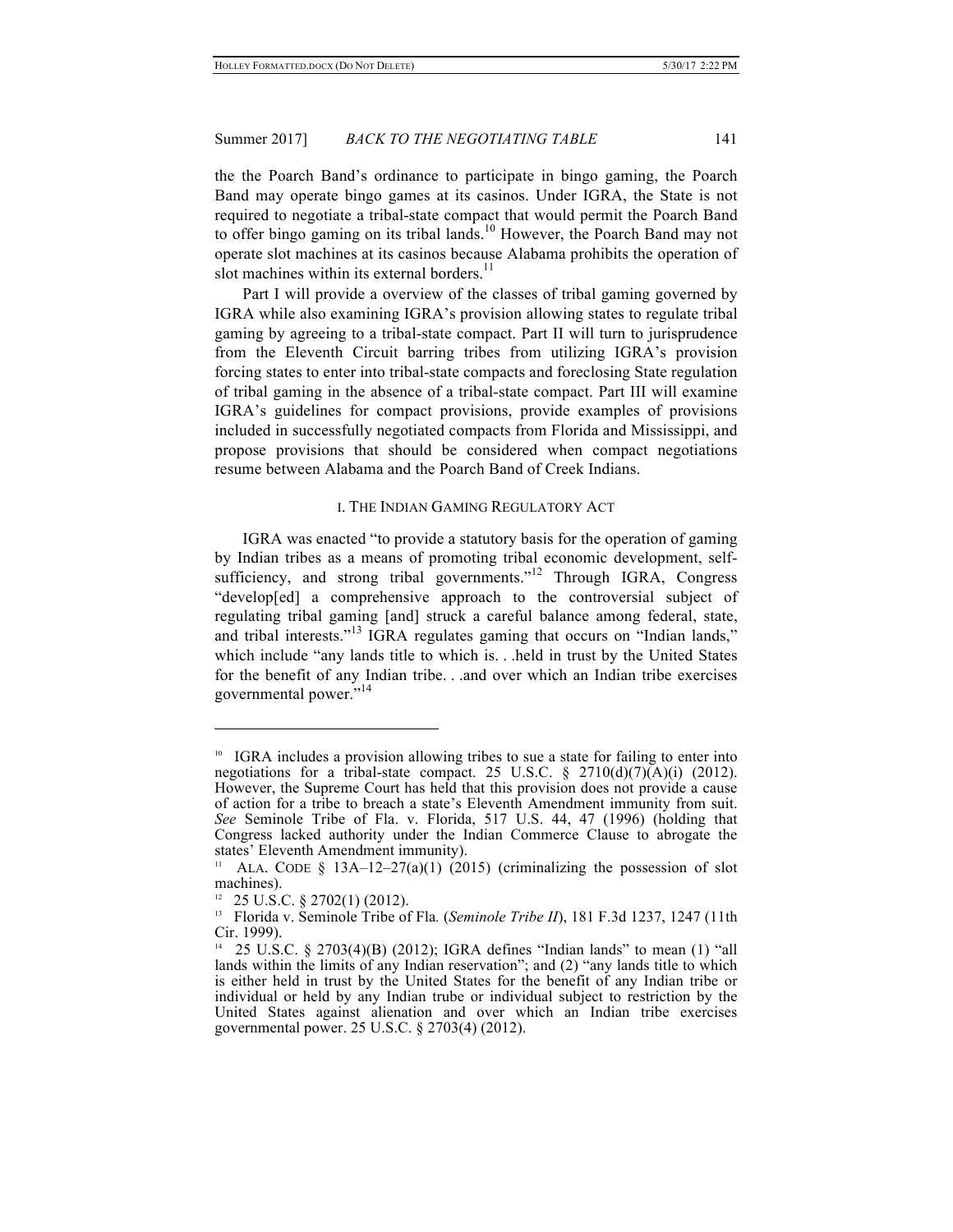#### *A. Gaming Classifications Under IGRA*

IGRA "divides gaming on Indian lands into three classes. . .and provides a different regulatory scheme for each class."<sup>15</sup> Class I gaming includes "social games solely for prizes of minimal value or traditional forms of Indian gaming engaged in by individuals as a part of, or in connection with, tribal ceremonies or celebrations." <sup>16</sup> "Class I gaming on Indian lands is within the exclusive jurisdiction of the" tribes. $17$ 

Class II gaming includes "the game of chance commonly known as bingo" and permits the use of "electronic, computer, or other technological aids" in connection with the game. $18$  Class II gaming is within the jurisdiction of the tribes, but is subject to  $IGRA<sup>19</sup>$  A tribe may engage in, license, or regulate Class II gaming if the state "permits such gaming for any purpose by any person, organization or entity (and such gaming is not otherwise specifically prohibited on Indian lands by Federal law)" and "the governing body of the. . .tribe adopts an ordinance or resolution which is approved by the Chairman [of the National Indian Gaming Commission (NIGC)]."20

Class III gaming includes "all forms of gaming that are not [C]lass I gaming or [C]lass II gaming," including slot machines and other casino games.<sup>21</sup> Like Class II gaming, Class III gaming activities are lawful only if they are authorized by a tribal resolution approved by the Chairman of the NIGC and "located in a State that permits such gaming for any purpose by any person, organization or entity."<sup>22</sup>

#### *B. Tribal-State Compacts*

 $\overline{a}$ 

IGRA places an additional requirement that Class III gaming may only be "conducted in conformance with a tribal-state compact entered into by the

<sup>15</sup> Seminole Tribe of Fla. v. Florida (*Seminole Tribe I*), 517 U.S. 44, 48 (1996).

 $16$  25 U.S.C. § 2703(6) (2012).

 $17$  25 U.S.C. § 2710(a)(1) (2012).

<sup>&</sup>lt;sup>18</sup> 25 U.S.C. § 2703(7)(A)(i) (2012); Class II gaming also includes card games that either (1) "are expressly authorized by the laws of the State, or" (2) "are not explicitly prohibited by the laws of the State and are played at any location in the State." 25 U.S.C § 2703(7)(A)(ii) (2012).

<sup>19</sup> 25 U.S.C. § 2710(a)(2) (2012). The NIGC is charged with monitoring Class II gaming conducted on Indian lands to ensure that those operations are conducted in compliance with IGRA. 25 U.S.C. § 2706(b)(1). However, the NIGC is not authorized to extend its minimum internal control standards to Class III gaming, *see* Colo. River Indian Tribes v. Nat'l Indian Gaming Comm'n, 466 F.3d 134, 140 (D.C. Cir. 2006).

<sup>&</sup>lt;sup>20</sup> 25 U.S.C. § 2710(b)(1)(A)–(B) (2012).<br><sup>21</sup> 25 U.S.C. § 2703(8) (2012): Seminale 1

<sup>21</sup> 25 U.S.C. § 2703(8) (2012); *Seminole Tribe I*, 517 U.S. at 48 (1996).

<sup>&</sup>lt;sup>22</sup> 25 U.S.C. § 2710(d)(1)(A)–(B) (2012). The NIGC has defined key terms in IGRA to delineate between Class II and Class III gaming, *see infra* note 60 and accompanying text.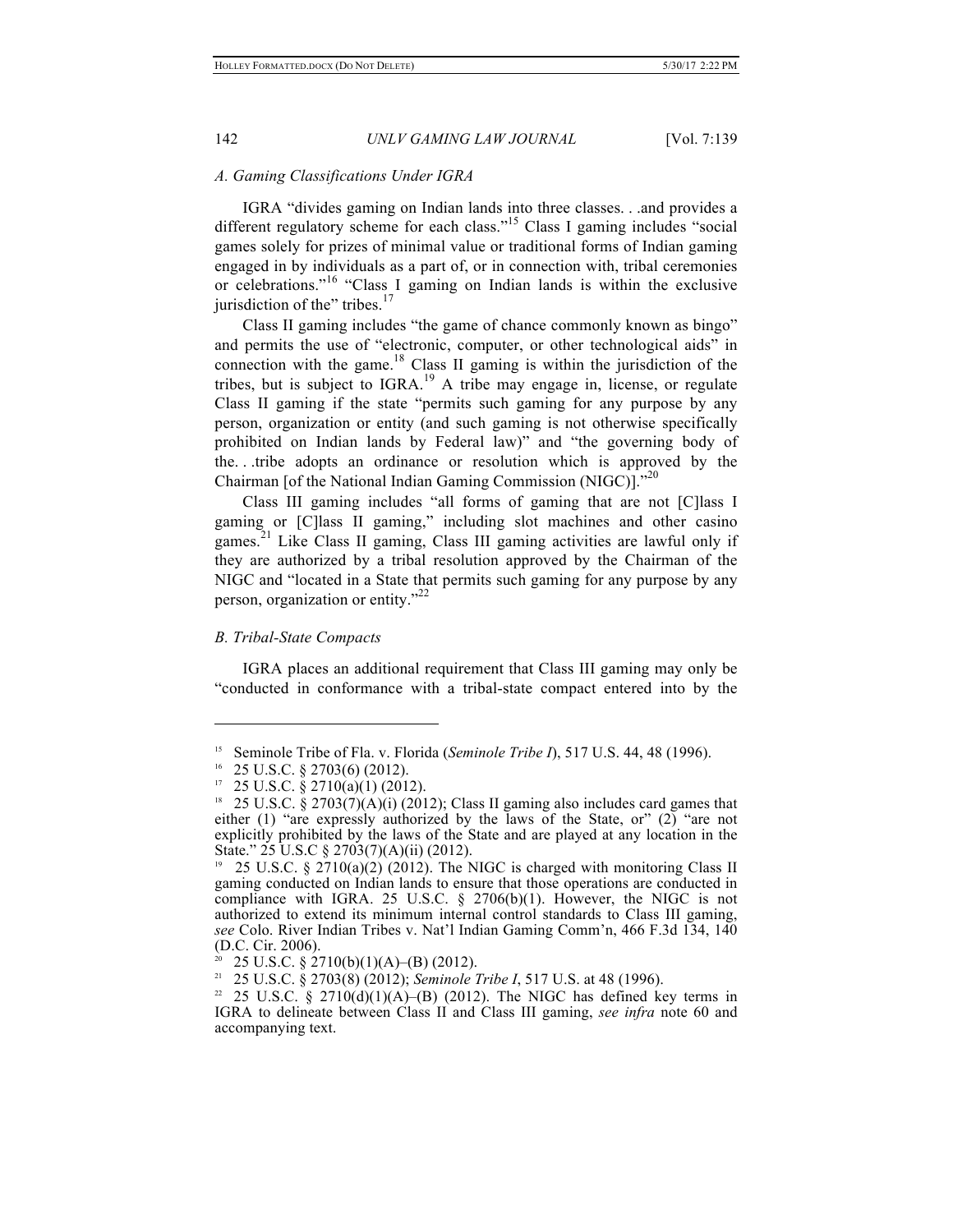Indian tribe and the State."<sup>23</sup> It provides that "[a]ny State and any Indian Tribe may enter into a Tribal-State compact governing gaming activities on the Indian lands of the Indian tribe," and that upon receiving a request from a Tribe "the State shall negotiate  $\dots$  in good faith to enter into such a compact."<sup>24</sup> The United States district courts have jurisdiction over causes of action initiated by a tribe arising from the failure of a state to enter into compact negotiations with the tribe or conduct such negotiations in good faith.<sup>25</sup>

# II. TRIBAL GAMING JURISPRUDENCE FROM THE ELEVENTH CIRCUIT

Tribes within the Eleventh Circuit have been repeatedly barred from conducting Class III gaming on tribal lands by state efforts to impede IGRA's tribal-state compacting process. Shortly after the passage of IGRA, tribes in both Alabama and Florida attempted to invoke the IGRA provision allowing a tribe to sue a state in federal court for failing to enter into negotiations or failing to negotiate in good faith. However, the United States Supreme Court invalidated this provision and held that states retained sovereign immunity from such suits under the Eleventh Amendment.

With the knowledge that tribes could no longer enjoin states into entering into a tribal-state compact, Alabama and Florida made efforts to regulate tribal gaming on Indian lands within their respective external borders in the absence of a tribal-state compact.<sup>26</sup> Both states invoked IGRA's provision allowing a state to enjoin the operation of Class III gaming activities on tribal lands in the absence of a tribal state-compact–alleging that the tribes were illegally offering Class III gaming in violation of state law. However, the Eleventh Circuit has barred such suits, holding that IGRA does not authorize a state to bring suit against tribal gaming officials for allegedly conducting Class III gaming on Indian lands without a compact.

#### *A. Attempts by Tribes to Force States to Enter Into a Tribal-State Compact*

IGRA allows a tribe to sue a state after 180 days from the tribe's request for the state to enter into negotiations.<sup>27</sup> If the district "court finds that the State"

<sup>&</sup>lt;sup>23</sup> 25 U.S.C. § 2710(d)(1)(C) (2012).

<sup>25</sup> U.S.C. § 2710(d)(3)(A)–(B) (2012).

<sup>&</sup>lt;sup>25</sup> 25 U.S.C. § 2710(d)(7)(A)(i) (2012). ("The United States district courts shall have jurisdiction over. . . any cause of action initiated by an Indian tribe arising from the failure of a State to enter into negotiations with the Indian tribe for the purpose of entering into a Tribal-State compact under paragraph (3) or conduct such negotiations in good faith.").

<sup>&</sup>lt;sup>26</sup> *See infra* part  $II(A)$ –(B).

<sup>&</sup>lt;sup>27</sup> 25 U.S.C. § 2710(d)(7)(B)(i) (2012) ("An Indian tribe may initiate a cause of action described in subparagraph (A)(i) only after the close of the 180-day period beginning on the date on which the Indian tribe requested the State to enter into negotiations under paragraph (3)(A).").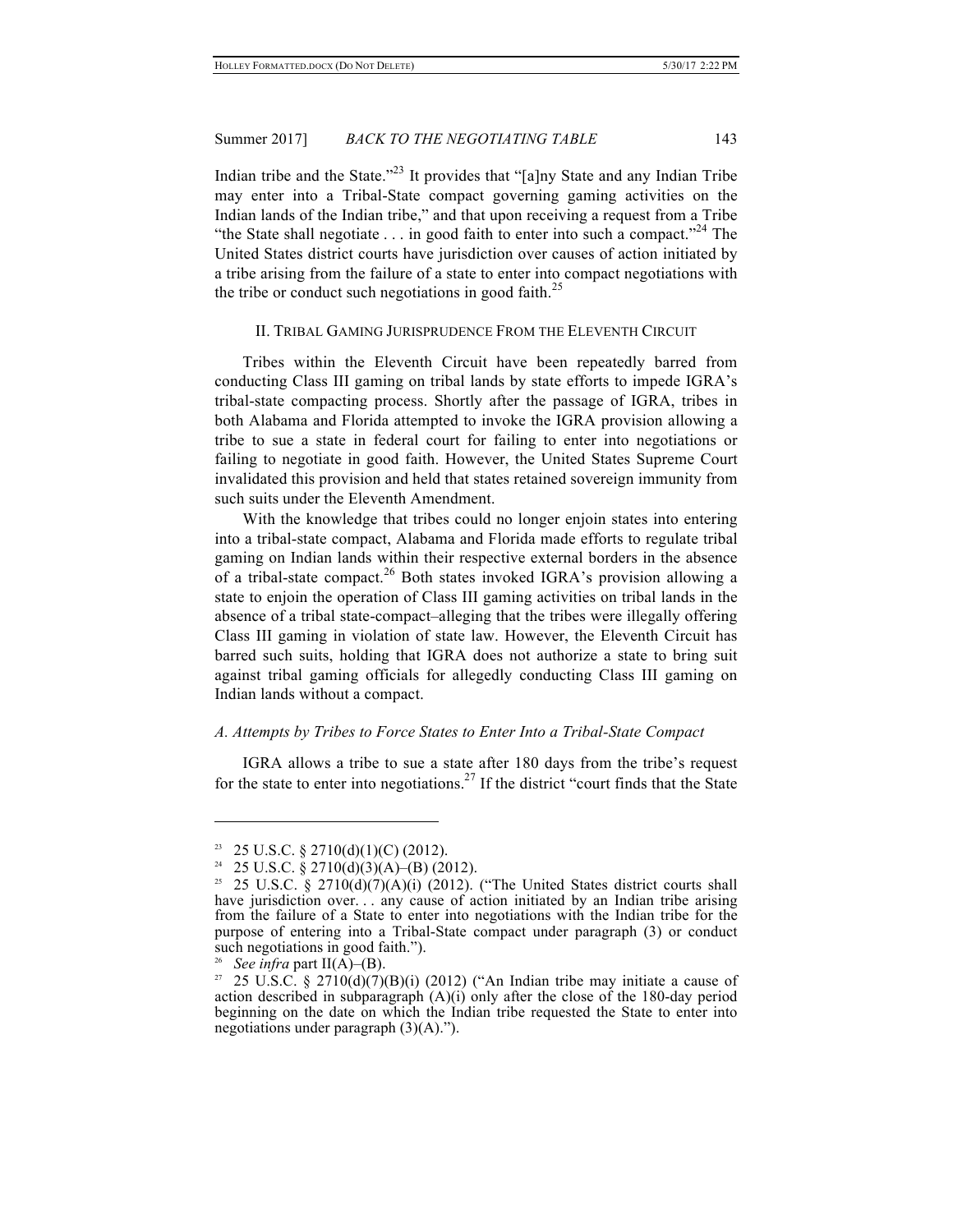has failed to negotiate in good faith with the Indian tribe to conclude a Tribal-State compact governing the conduct of gaming activities," IGRA authorizes the court to "order the State and the Indian tribe to conclude such a compact within a 60-day period."<sup>28</sup> "If a State and an Indian tribe fail to conclude a compact . . . within the 60-day period," both the state and the tribe "submit to a mediator appointed by the court a proposed compact that represents their last best offer.<sup> $229$ </sup> The mediator's selection becomes the tribal-state compact if the state consents to it within 60 days.<sup>30</sup> If the state refuses to consent to the mediator's selection, the Secretary "prescribe[s], in consultation with the Indian tribe, procedures . . .under which class III gaming may be conducted on the Indian lands over which the Indian tribe has jurisdiction."<sup>31</sup>

When the Poarch Band invoked IGRA's compact negotiation procedure in 1990, Alabama entered into negotiations with the tribe. However, the tribe soon filed suit in the United States District Court for the Southern District of Alabama, claiming that the state had not negotiated in good faith. The district court dismissed the suit, holding that (1) Congress had not constitutionally abrogated the state's sovereign immunity under IGRA and (2) that the state had been sued without its consent in violation of the Eleventh Amendment.<sup>32</sup> A year after *Poarch I*, the district court held that its previous ruling was "equally applicable" to the state's official agents when the Poarch Band attempted to sue the Governor under the doctrine of *ex parte Young*. 33

# *1. The Supreme Court Strikes Down IGRA's Provision Allowing Tribes to Sue States*

The issue of "whether Congress successfully abrogated the states' Eleventh Amendment sovereign immunity from suit by enacting [IGRA]" was taken up on appeal by the United States Court of Appeals for the Eleventh Circuit.<sup>34</sup> The Poarch Band's appeal of the district court's prior decisions were consolidated with a similar case arising out of Florida.<sup>35</sup> The Eleventh Circuit affirmed the decision of the Southern District of Alabama, holding "states retain their sovereign immunity and the federal courts do not have subject-matter jurisdiction over suits brought under IGRA," concluding that Congress did not possess the power to abrogate states' Eleventh Amendment sovereign

 $31$  25 U.S.C. § 2710(d)(7)(B)(vii) (2012).

<sup>28</sup> 25 U.S.C. § 2710(d)(7)(B)(iii) (2012).

<sup>&</sup>lt;sup>29</sup> 25 U.S.C. § 2710(d)(7)(B)(iv) (2012).

 $30\quad 25 \text{ U.S.C. }$ § 2710(d)(7)(B)(vi) (2012).

<sup>32</sup> Poarch Band of Creek Indians v. Alabama (*Poarch II*), 784 F.Supp. 1549, 1550 (S.D. Ala. 1992) (referencing Poarch Band of Creek Indians v. Alabama (*Poarch I*), 776 F. Supp. 550 (S.D. Ala. 1991)).

 $\frac{33}{34}$  *Id.* 

<sup>34</sup> Seminole Tribe of Fla. v. Florida, 11 F.3d 1016, 1018 (11th Cir. 1994).

<sup>35</sup> *Id.* at 1018.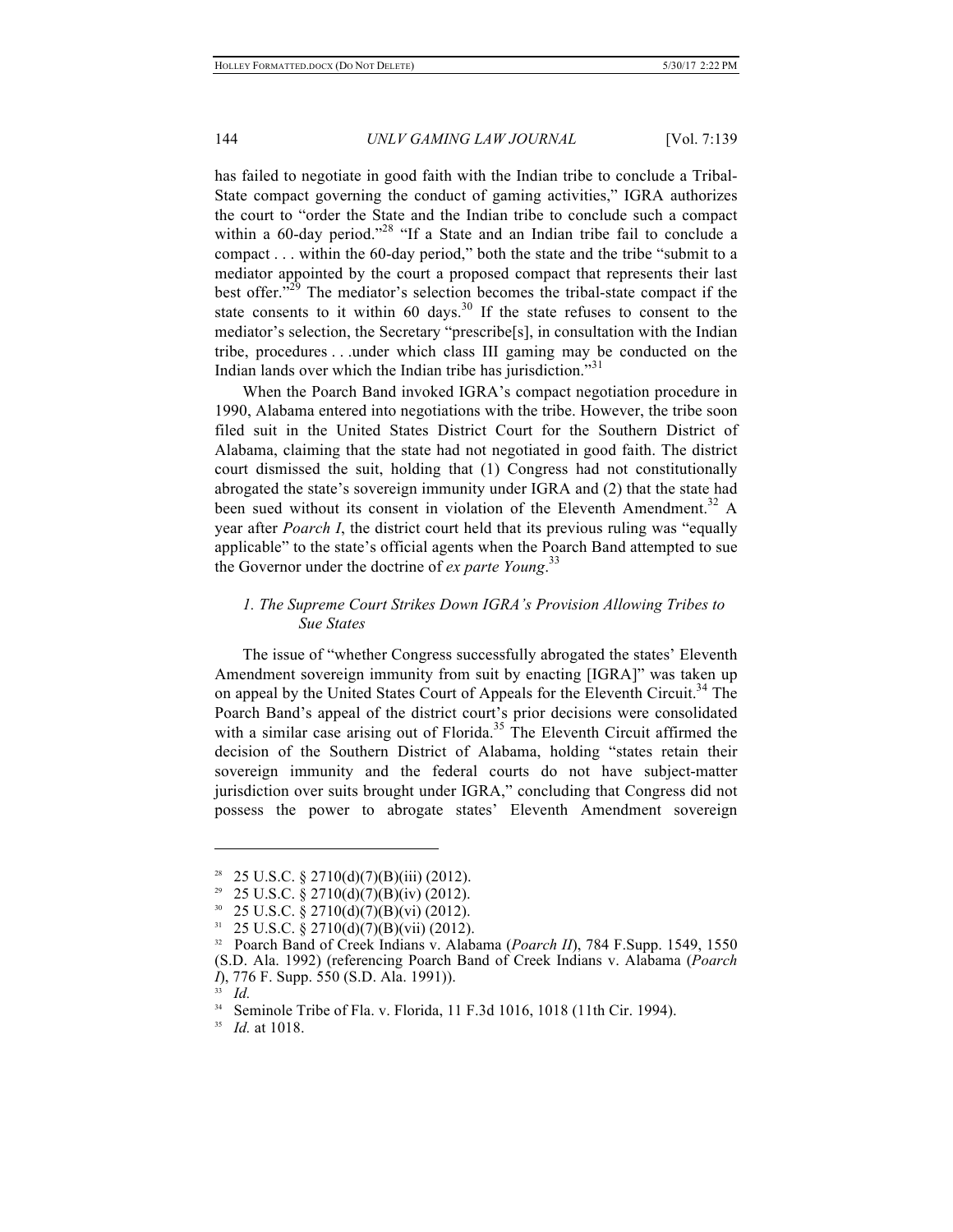immunity when enacting IGRA under the Indian Commerce Clause.<sup>36</sup>

Despite striking down IGRA's cause-of-action for tribes to sue states that failed to negotiate in good faith, the Eleventh Circuit authorized the Secretary of the Interior to enact regulations that would produce a legally-binding compact when negotiations between a tribe and a state broke down.<sup>37</sup> When the Supreme Court affirmed the judgment of the Eleventh Circuit in 1996, it left intact the substitute remedy created by the lower court.<sup>38</sup>

In the wake of the Supreme Court's decision in *Seminole Tribe*, the Secretary of the Interior promulgated new regulations establishing procedures that would allow tribes to conduct Class III gaming on tribal lands should a state invoke its Eleventh Amendment suit.<sup>39</sup> When the Poarch Band invoked the new regulations in March 2006, the Secretary "forwarded the Tribe's proposal to the governor and attorney general," who responded but did not submit a counterproposal.<sup>40</sup>

In November 2006, the tribe and the state attended an informal conference with the Secretary to discuss the scope of gaming allowed under Alabama law.<sup>41</sup> However, before the Secretary could make a final determination regarding the scope of gaming allowed by the state, the state requested that the

*Id.* at 1019; U.S. CONST. art. 1, § 8, cl. 3 (granting Congress the power "[t]o regulate Commerce. . .with the Indian Tribes.").

<sup>37</sup> *See Seminole Tribe*, 11 F.3d at 1018; *see also* 25 U.S.C. § 2710(d)(3), (7) (2012) (authorizing the Secretary to "prescribe, in consultation with the Indian tribe, procedures . . . under which class III gaming may be conducted on the Indian lands over which the Indian tribe has jurisdiction" in the event that a state invokes its Eleventh Amendment immunity from suit).

<sup>38</sup> *See Seminole Tribe I*, 517 U.S. at 76. The Supreme Court "[did] not here consider, and [expressed] no opinion upon, that portion of [the Eleventh Circuit's decision] that provides a substitute remedy for a tribe bringing suit." *Id.* at 76 n. 18. <sup>39</sup> *See* 25 C.F.R. § 291 (2016). These regulations provide for a tribe to ask the Secretary to issue Class III gaming procedures if the state successfully invokes its Eleventh Amendment immunity during IGRA's compacting process. 25 C.F.R. § 291.3. The regulations also provide information that a tribe's proposal must contain. 25 C.F.R. § 291.4. Under the regulations, the Secretary is required to perform several tasks, including: (1) notifying the tribe whether it meets the eligibility criteria for invoking the regulations;  $(2)$  submitting the proposal to the state's governor or attorney general for comment; (3) reviewing the tribe's proposal; (4) identifying unresolved issues and areas of disagreement; (5) inviting the tribe, governor and attorney general to attend an informal conference to resolve such issues and areas of disagreement.; (6) issuing a final decision. 25 C.F.R. §§ 291.6–.8. Should the state submit a counterproposal, the Secretary must appoint a mediator. 25 C.F.R. § 291.9. The mediator selects between the parties' last, best offers. 25 C.F.R. § 291.10. The Secretary may accept or reject for specified reasons. 25 C.F.R. § 291.11. If the mediator's selection is rejected, the Secretary is to prescribe procedures for gaming that comport with the mediator's selected version as much as possible, as well as with IGRA and state law. 25 C.F.R. § 291.11.

<sup>40</sup> Alabama v. United States, 630 F. Supp. 2d 1320, 1324 (S.D. Ala. 2008).

<sup>41</sup> *Id.*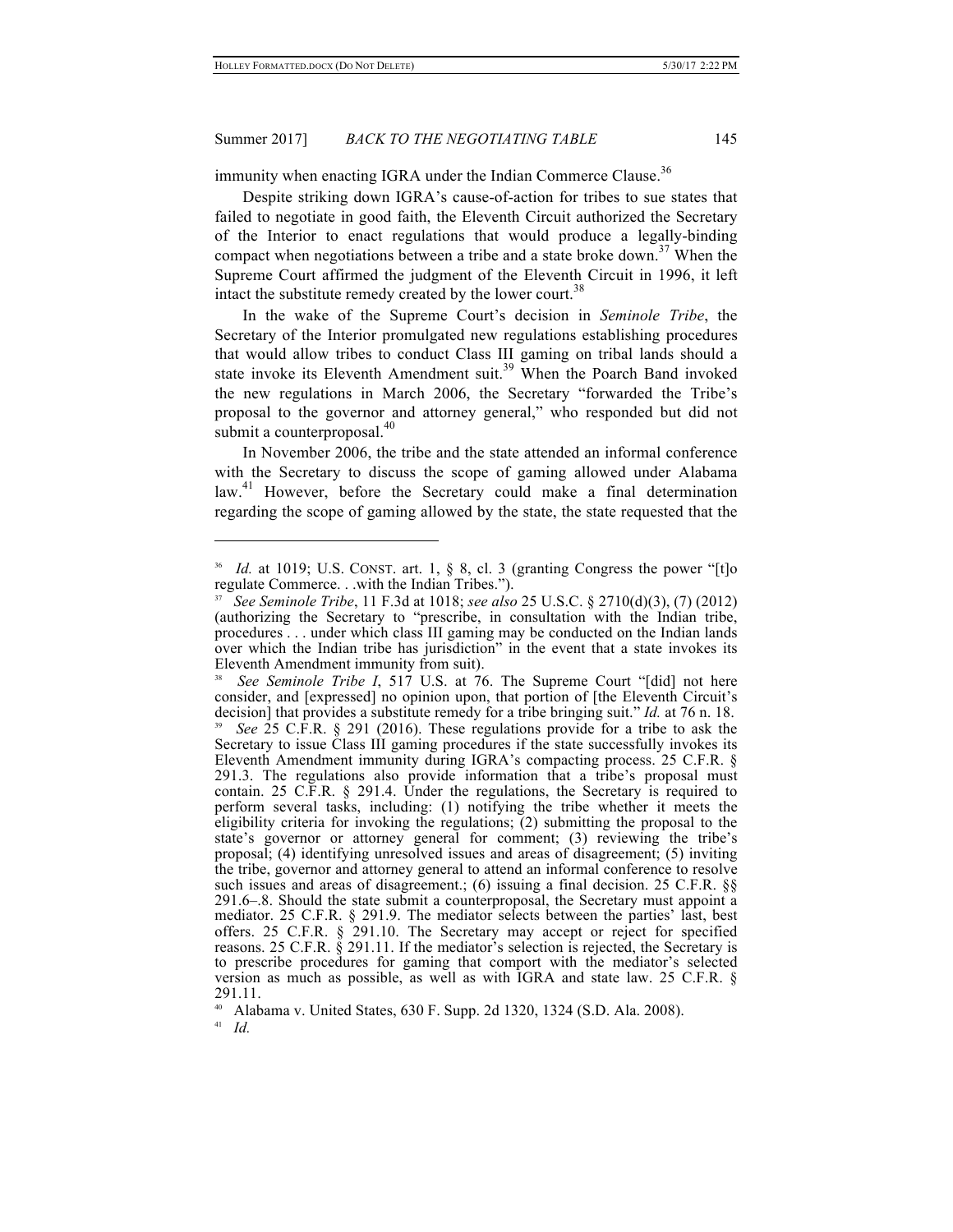Secretary dismiss the Poarch Band's application in light of a decision by the United States Court of Appeals for the Fifth Circuit holding that the new regulations exceeded the Secretary's statutory authority under IGRA.<sup>42</sup>

In 2008, "the Secretary issued his preliminary determination on the scope of gaming in" Alabama, finding that state law permitted "electronic bingo and parimutuel wagering but [did] not allow non-banked card games."<sup>43</sup> "The Secretary proposed to resume the informal conference, but the State" filed suit challenging the new regulations in a United States District Court the next month.<sup>44</sup> Later that year, the Poarch Band intervened in the suit, with both the tribe and the Secretary moving to dismiss the case.<sup>45</sup> The district court agreed with the reasoning of both the Poarch Band and the Secretary, dismissing the case as the state's challenge was not yet ripe.<sup>46</sup>

# *B. State Efforts to Regulate Tribal Gaming in the Absence of a Tribal-State Compact*

IGRA expressly provides states with a cause of action "to enjoin a class III gaming activity located on Indian lands [that is] conducted in violation of any Tribal-State compact." <sup>47</sup> However, states may not bring such an action under state law, as the United States has "exclusive jurisdiction over criminal prosecutions of violations of state gambling laws that are made applicable. . .to Indian country" under Section 1166 of the Criminal Code.<sup>48</sup> Under Section 1166, states do not have "a private, federal right of action to enjoin uncompacted Class III gaming activity that would violate state laws if conducted on state lands.<sup> $\frac{3}{4}$ 9 Section 1166 merely "creates a body of federal law</sup> for the United States to enforce if it determines that a tribe is engaged in unlawful Class III gaming on Indian lands that are beyond the reach of state enforcement authority."<sup>50</sup>

In 1996, the State of Florida filed suit in the United States District Court for the Southern District of Florida to enjoin what it alleged to be Class III gaming operations by the Seminole Tribe of Florida on its reservation lands on

<sup>42</sup> Texas v. United States, 497 F.3d 491, 511 (5th Cir. 2007); *cert denied sub nom.* Kickapoo Traditional Tribe v. Texas, 129 S. Ct. 32 (2008); *Alabama*, 630 F. Supp. 2d at 1324.

<sup>&</sup>lt;sup>43</sup> *Alabama*, 630 F. Supp. 2d at 1324.

 $\frac{44}{45}$  *Id.* 

<sup>45</sup> *Id.*

<sup>46</sup> *Id.* at 1331.

 $47$  25 U.S.C. § 2710(d)(7)(A)(ii) (2012).

 $48$  18 U.S.C. § 1166(d) (2012).

<sup>49</sup> Reeves, Mark H., *A Rejection of State Efforts to Enforce Gaming Laws on Indian Lands in the Absence of a Tribal-State Compact*, 9 FIU L. REV. 331, 343 (2014).

<sup>50</sup> *Id.* at 343–44.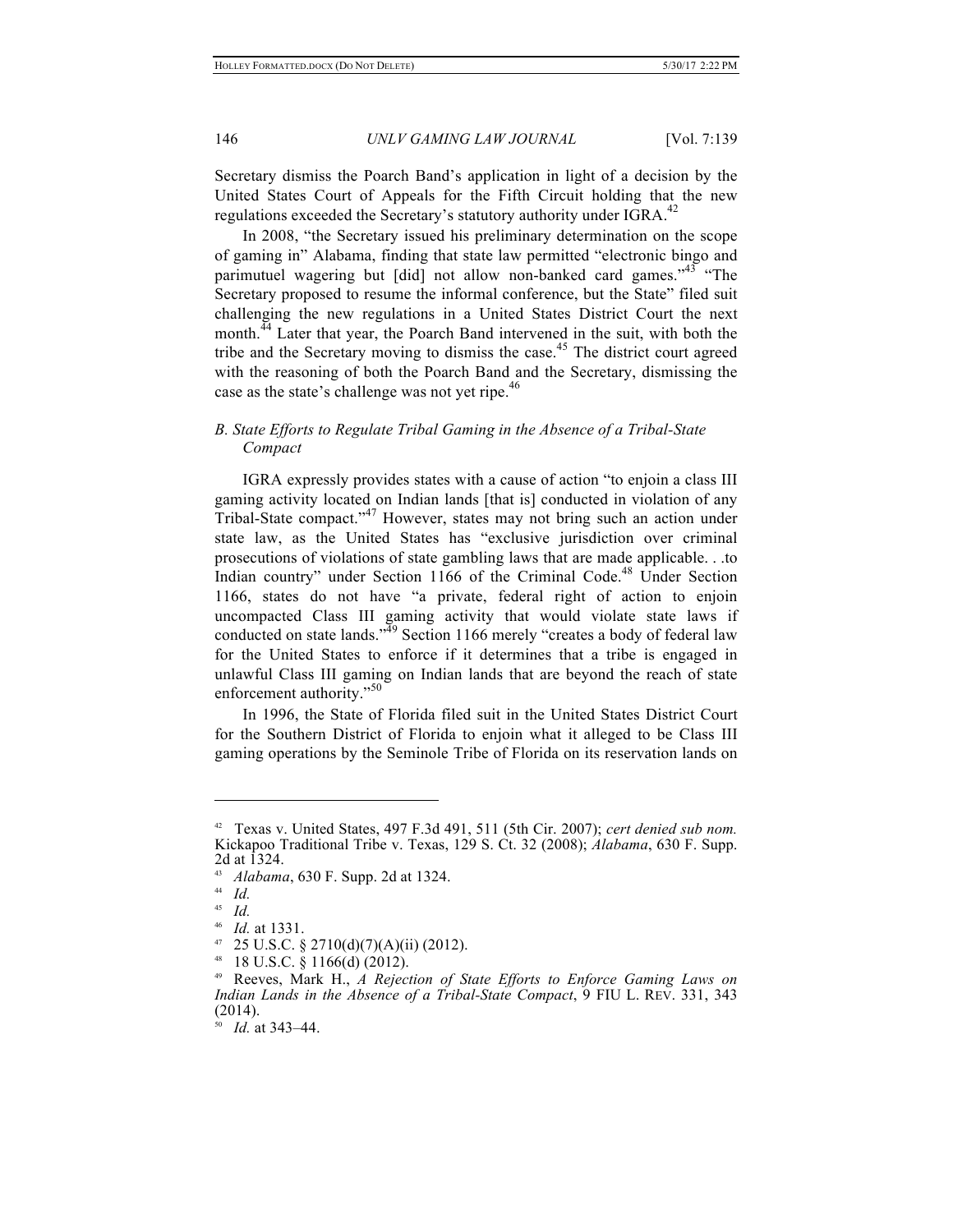the grounds that such gaming violated both state and federal law.<sup>51</sup> At that time, Florida had not entered into a tribal-state compact with the tribe. Because the tribe was not bound under a compact, the district court reasoned that the tribe had not availed itself of IGRA's limited abrogation of tribal sovereign immunity.<sup>52</sup> The Eleventh Circuit affirmed, preserving "the settled law that tribes possess sovereign immunity from suit unless they waive such immunity or it is expressly abrogated by Congress." 53

# *1. The Eleventh Circuit Affirms Tribal Sovereign Immunity in the Absence of a Tribal-State Compact*

"[T]he Eleventh Circuit's 1999 *Seminole Tribe* decision constituted a resounding rejection of state efforts to control on-reservation tribal gaming activity in the absence of a tribal-state compact." <sup>54</sup> Florida eventually entered into a tribal-state compact with the Seminole Tribe in 2010.<sup>55</sup> However, Alabama has sought to avoid entering into a compact with the Poarch Band, "choosing instead to file suit in an effort to apply state laws to gaming activity on the Tribe's trust lands without agreeing to a compact."<sup>56</sup>

In 2014, the State of Alabama brought an equity action in state court under both state nuisance law and IGRA to enjoin gaming at the three casinos owned by the Poarch Band.<sup>57</sup> The action commenced in the Circuit Court of Elmore County, Alabama, where the state filed a one-count complaint for injunctive and declaratory relief on the grounds that PCI's operation of allegedly illegal slot machines at the three Poarch Band casinos constituted a public nuisance under Alabama law.<sup>58</sup> Because the absence of a tribal-state compact preserved the tribe's sovereign immunity and the tribe did not consent to suit, the state instead named in its complaint PCI Gaming Authority ("the commercial entity through which the [Poarch Band]" controls its gaming operations), its members, and the "members . . . of the Poarch Band Tribal Council in their official capacities."<sup>59</sup>

The state alleged in the lawsuit "that the Poarch Band['s] casinos offered illegal class III gaming . . . under the guise of class II gaming," allowing the state to sue under Section 1166 of IGRA. $^{60}$  While the hundreds of machines at

<sup>51</sup> *See Seminole Tribe II*, 181 F.3d at 1239.

<sup>52</sup> *Id.* at 1242.

<sup>53</sup> Reeves, *supra* note 49, at 340.

<sup>54</sup> Reeves, *supra* note 49, at 341.

See *infra* note 98 and accompanying text.

<sup>56</sup> Reeves, *supra* note 49, at 331–32; *see also* Complaint, Alabama v. PCI Gaming Auth., No. 29–CV–2013–900057.00 (Cir. Ct. Elmore Cnty., Ala., Feb. 19, 2013).

<sup>57</sup> *PCI I*, 15 F. Supp. 3d at 1169–70.

<sup>58</sup> *See* ALA. CODE § 6–5–121 (1975) (authorizing Alabama to bring a lawsuit to abate a public nuisance).

<sup>59</sup> *PCI I*, 15 F. Supp. 3d at 1164.

<sup>60</sup> *Id.* at 1167.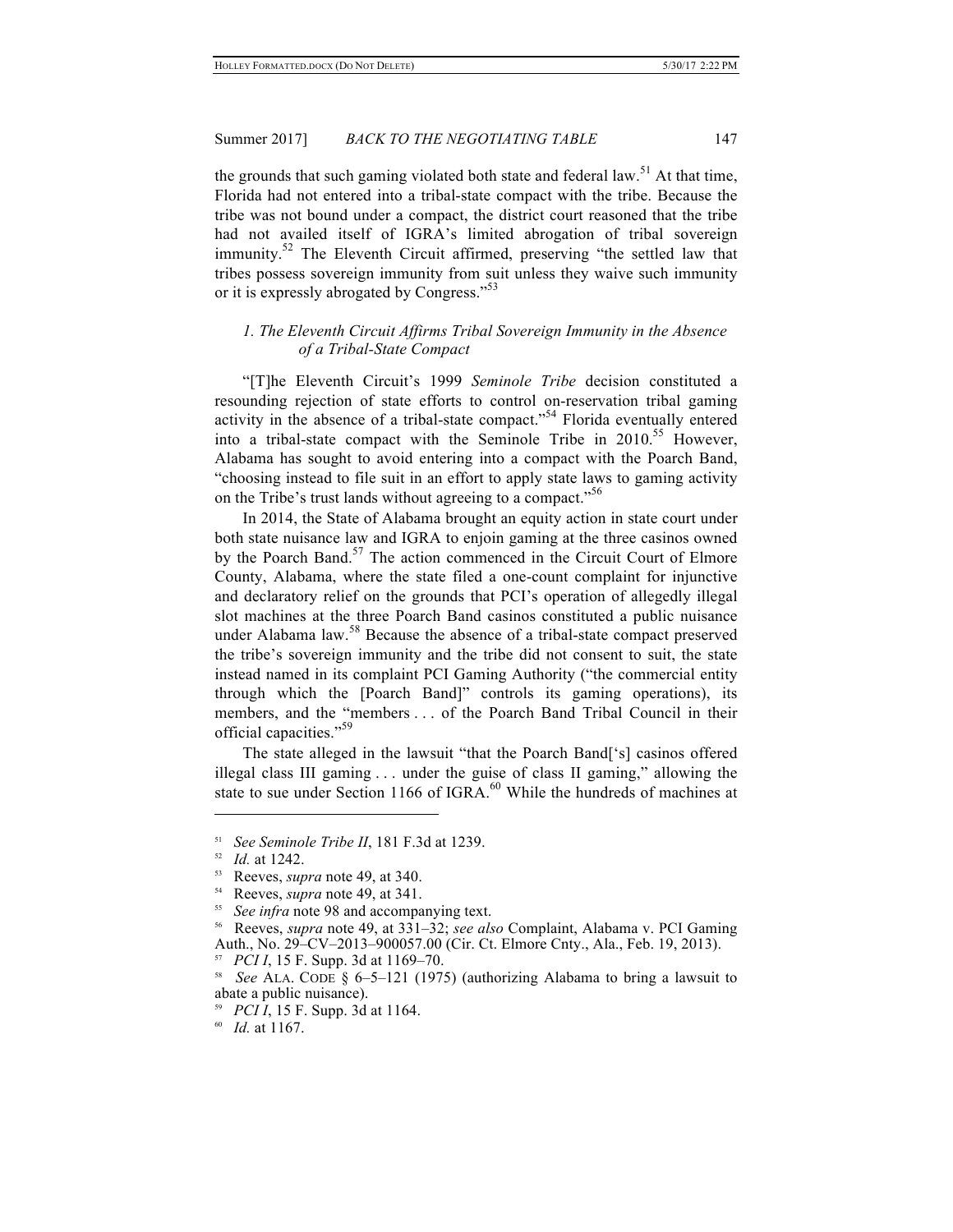the tribe's casinos were billed as electronic bingo games, the state contended that the devices "play like, look like, sound like, and attract the same class of customers as acknowledged slot machines."<sup>61</sup> The state also alleged that machines nearly identical to those operating in the tribe's casinos were also being marketed as slot machines.<sup>62</sup>

PCI removed the action to the United States District Court for the Middle District of Alabama to settle the question of whether the state could enjoin allegedly illegal gaming at the tribe's casinos. $63$  The state made two arguments as to why state law should apply to the tribe's casinos.<sup>64</sup> Under its first theory, the state asserted that the "Secretary of the Interior lacked authority to take land into trust for the Tribe." <sup>65</sup> Under its second theory, the state asserted that "by incorporating state laws governing gambling into federal law," Section 1166 created "a right of action for a state to sue in federal court to enforce its laws on Indian lands."<sup>66</sup>

"The district court rejected [the state's] arguments and dismissed the action on the grounds that the [tribe was] entitled to [sovereign] immunity on nearly all of Alabama's claims." <sup>67</sup> The state appealed the decision to the Eleventh Circuit.68 The Eleventh Circuit affirmed the district court's decision to dismiss the state's claims, concluding that (1) both PCI and its members were entitled

<sup>61</sup> Alabama v. PCI Gaming Authority (*PCI II*), 801 F.3d 1278, 1285 (11th Cir. 2015). The NIGC has adopted regulations that define key terms in order to delineate between Class II electronic bingo and Class III gaming. 67 Fed. Reg. 41166 (June 17, 2002). The regulations define "electronic, computer or other technological aid" as any device that (1) "[a]ssists a player or the playing of a game;" (2) "[i]s not an electronic or electromechanical facsimile;" and (3) "[i]s operated in accordance with applicable Federal communications law." 25 C.F.R. § 502.7(a).

Under the regulations, these include, but are not limited to devices that (1) "[b]roaden the participation levels in a common game;" (2) "[f]acilitate communication between and among gaming sites;" or (3) "[a]llow a player to play a game with or against other players rather than with or against a machine.<sup>"</sup> 25 C.F.R. § 502.7(b). In the context of bingo, the regulations define "electronic or electromechanical facsimile" as "a game played in an electronic or electromechanical format that. . . broadens participation by allowing multiple players to play with or against each other rather than with or against a machine." 25 C.F.R. § 502.8. "Other games similar to bingo" are defined under the regulations as "any game played in the same location as bingo (as defined in [IGRA]) constituting a variant on the game of bingo, provided that such game is not house banked and permits players to compete against each other for a common prize or prizes." 25  $C.F.R. \S 502.9.$ 

*PCI II*, 801 F.3d at 1285.

<sup>63</sup> *PCI I*, 15 F. Supp. 3d at 1164–65.

*PCI II*, 801 F.3d at 1282.

 $\int_{66}^{65}$  *Id.* 

 $\begin{array}{c} 66 \ 67 \ \hline \end{array}$  *Id.* 

*Id.* (referencing *PCI I*, 15 F. Supp. 3d at 1191).

<sup>68</sup> *Id.*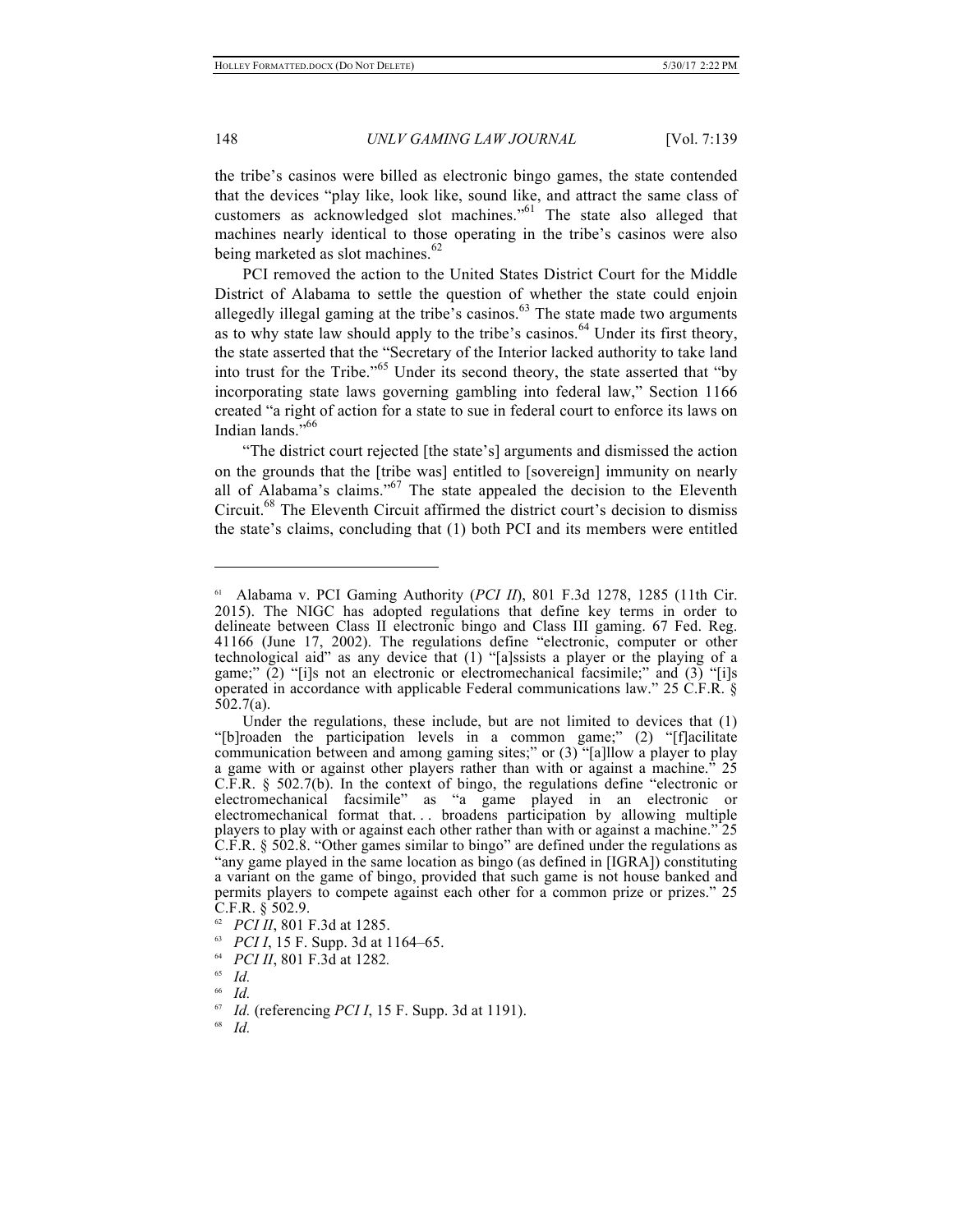to sovereign immunity and (2) section 1166 gave no right of action for the state to sue. $69$ 

#### III. DESIGNING A TRIBAL-STATE COMPACT FOR ALABAMA

The Eleventh Circuit's decision in *PCI Gaming* "should mark the last gasp of state efforts to control tribal gaming on Indian lands in the absence of a tribal-state compact, at least in the states encompassed within the Eleventh Circuit." <sup>70</sup> *PCI Gaming* "unequivocally establishes that, outside the context of a mutually agreed-upon compact, Congress intended" to leave the regulation of tribal gaming and enforcement of IGRA on tribal lands within the exclusive purview of gaming tribes and the federal government.<sup>71</sup> The Eleventh Circuit's ruling in *PCI Gaming* effectively forecloses any future efforts by the state of Alabama to regulate tribal gaming on tribal lands within its borders in the absence of a tribal-state compact. Thus, for the state to gain any oversight of the Poarch Band's gaming operations, it must resume compact negotiations with the tribe.

#### *A. IGRA's Guidelines for Compact Provisions*

IGRA contains a list of provisions that may be included in a tribal-state compact. Under IGRA, a tribal-state compact may include provisions affecting: (1) the application of tribal and state criminal and civil laws and regulations "directly related to, and necessary for, the licensing and regulation" of gaming; (2) "the allocation of criminal and civil jurisdiction between the state and the Indian tribe necessary for the enforcement of such laws and regulations;" (3) payments assessed by the state "in such amounts as are necessary to defray the costs of regulat [ion];" (4) "taxation by the Indian tribe of [gaming] in amounts comparable to amounts assessed by the State for comparable activities"; (5) "remedies for breach of contract;" (6) "standards for the operation of [gaming] and maintenance of the gaming facility, including licensing; and" (7) "any other subjects that are directly related to the operation of gaming activities."<sup>72</sup>

The content of provisions following these guidelines among successfully negotiated tribal-state compacts vary widely.<sup>73</sup> Terms in tribal-state compacts

*Id.* at 1300.

<sup>70</sup> Reeves, *supra* note 49, at 342.

<sup>71</sup> *Id.*

 $72$  25 U.S.C. § 2710(d)(3)(C) (2012).

<sup>&</sup>lt;sup>73</sup> COHEN'S HANDBOOK OF FEDERAL INDIAN LAW  $\S$  12.05[2], at 890 (Nell Jessup Newton et al. eds., 2012) [hereinafter COHEN'S HANDBOOK].

<sup>&</sup>quot;[M]any compacts currently in effect have provisions that deal with tribal and state licensing and certification for employees; tribal and state enforcement of compact provisions; allocation of civil, regulatory, and criminal jurisdiction and law enforcement; the tribe's sovereign immunity and whether or to what extent it is waived for gaming activities; size of gaming operations; which games are authorized; technical requirements of electronic gaming devices; state inspection, testing, and approval of gaming devices and facilities; tribal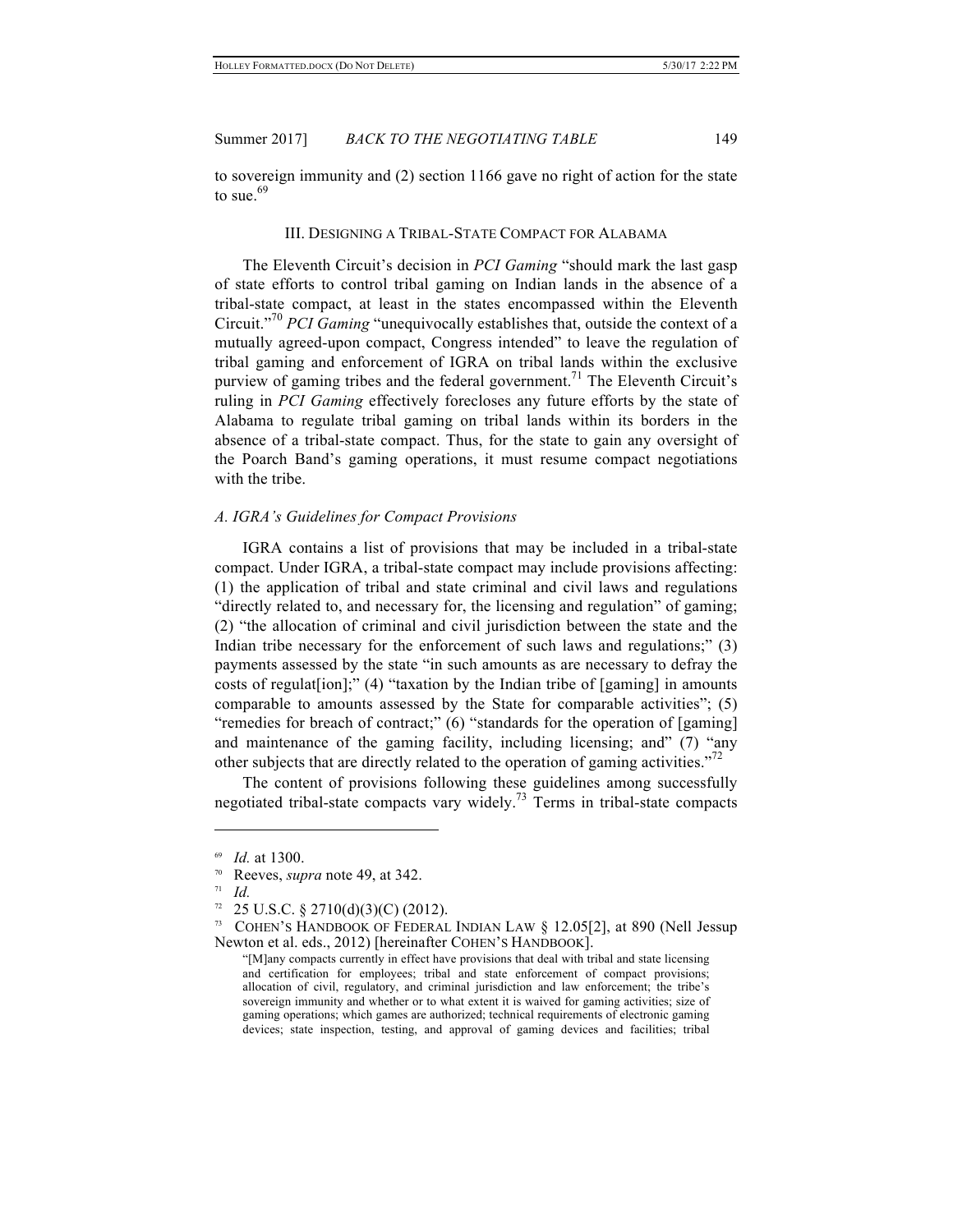often set the duration of the compact.<sup>74</sup> When no duration is set, "the compact" is presumed to run indefinitely and neither party may unilaterally terminate a compact." 75

IGRA provides that states may not insist upon any terms that "impose any tax, fee, charge, or other assessment upon an Indian tribe." <sup>76</sup> This section also provides that "[n]o [s]tate may refuse to enter into [compact] negotiations . . . based upon the [state's] lack of authority . . . to impose such a tax, fee, charge, or other assessment."<sup>77</sup> However, IGRA's express prohibition on terms that impose a tax or fee on tribal gaming does not forbid provisions that allow the reimbursement of the costs incurred by the state in regulating tribal gaming.<sup>78</sup> Thus, states may insist upon "compact provisions calling for assessments by the State to defray its additional regulatory costs."<sup>79</sup>

IGRA also places restrictions prohibiting tribes from using net revenues from gaming operations for any "purposes other than . . . funding tribal government operations or programs; promot[ing] tribal economic development; [donating] to charitable organizations;" or helping fund local government agencies' operations.<sup>80</sup> Despite these limitations, IGRA permits tribes to "distribute per capita payments . . . from net gaming revenues in accordance with tribal revenue allocations plans approved by the Secretary of the Interior if certain conditions are met."<sup>81</sup>

*Id.*

payment of state regulatory costs; casino security and monitoring; tribal and state reciprocal access to records and reports; alcohol regulation; day-to-day rules of operation; conditions for amendments; and intrastate parity of gaming operations among tribes."

<sup>&</sup>lt;sup>74</sup> *Id.* at 890–91. For example, Florida's tribal state with the Seminole Tribe of Florida is designed to remain in effect for a term of 20 years. *See infra* note 98 and accompanying text.

<sup>75</sup> COHEN'S HANDBOOK, *supra* note 73, at 891. For example, Mississippi's tribalstate compact with the Mississippi Band of Choctaw Indians contains no such terms, meaning that the compact will remain in effect for indefinitely "until terminated by mutual consent of the parties." TRIBAL-STATE COMPACT FOR REGULATION OF CLASS III GAMING ON THE MISSISSIPPI BAND OF CHOCTAW INDIANS RESERVATION IN MISSISSIPPI, § 15.2, 39 (Dec. 4, 1992), http://www.indianaffairs.gov/cs/groups/xoig/documents/text/idc-038317.pdf [hereinafter CHOCTAW COMPACT].

<sup>76</sup> 25 U.S.C. § 2710(d)(4) (2012).

<sup>77</sup> *Id.*

<sup>78</sup> *See generally, id.*

<sup>79</sup> COHEN'S HANDBOOK, *supra* note 73, at 891.

 $80$  25 U.S.C. § 2710(b)(2)(B) (2012).

<sup>81</sup> U.S. GOV'T ACCOUNTABILITY OFFICE, GAO–15–355, INDIAN GAMING: REGULATION AND OVERSIGHT BY THE FED. GOV'T, STATES, & TRIBES (June 2015) at 6 n.17. IGRA allows tribal gaming revenues to "be used to make per capita payments" to tribal members only if: (1) "the Indian tribe has prepared a plan to allocate revenues to uses authorized by [IGRA];" (2) "the plan is approved by the Secretary as adequate;" (3) "the interests of minors and other legally incompetent persons who are entitled to receive any of the per capita payments are protected and preserved and the per capita payments are disbursed to the parents or legal guardian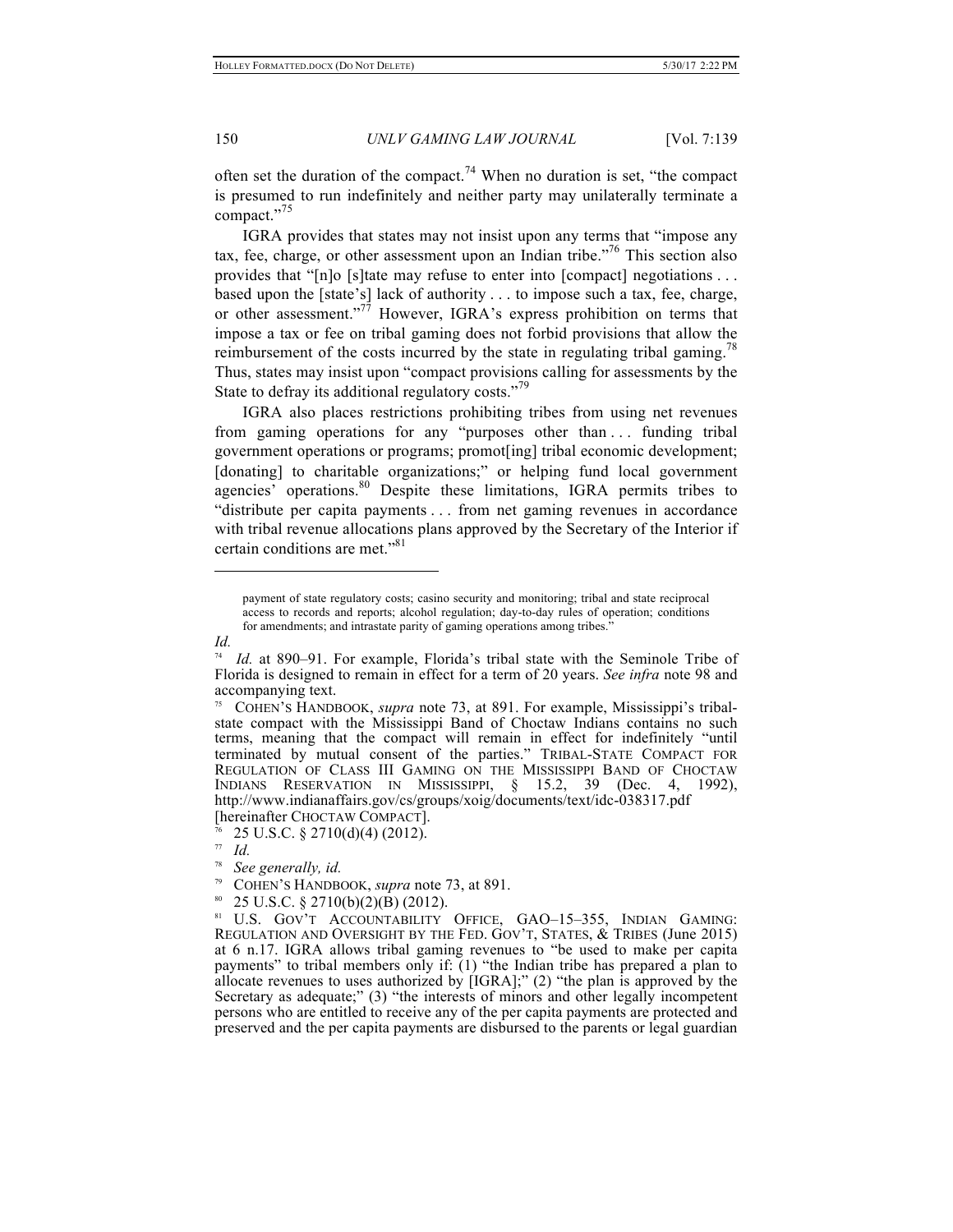#### *1. Revenue-Sharing Agreements Under IGRA*

Revenue-sharing agreements requiring payments by tribes directly to the state have been approved by the Secretary of the Interior "on the ground that those payments are not taxes, but exchanges of cash for significant economic value conferred by the exclusive or substantially exclusive right to conduct gaming in the state."<sup>82</sup> Under many revenue-sharing agreements, "a tribe commits to paying a portion of its gaming revenues to the state in exchange for the [exclusive] right to conduct [Class III] gaming in the state."<sup>83</sup> Revenuesharing provisions that include promises of exclusivity have become prevalent in successfully negotiated tribal-state compacts.<sup>84</sup>

Revenue-sharing provisions fall into two general categories. The vast majority of revenue-sharing provisions require the tribe to pay the state an increasing percentage as gaming revenues increase.<sup>85</sup> However, the percentage of revenues shared are often capped at the maximum payment agreed upon in the revenue-sharing agreement.<sup>86</sup> Far fewer tribal-state compacts require a tribe to pay the state a fixed amount or a flat percentage of all gaming revenues.<sup>87</sup>

## *B. Examples of Tribal-State Compacts From Adjacent States*

Both Mississippi and Florida have successfully negotiated tribal-state compacts regulating Class III gaming operations within their respective borders. Like Alabama, Mississippi is home to only one federally recognized tribe (the Mississippi Band of Choctaw Indians).<sup>88</sup> Florida is home to two federally recognized tribes (the Miccosukee Tribe of Indians of Florida and the Seminole Tribe of Florida) but has only agreed to a tribal-state compact with

of such [persons] in such amounts as may be necessary for the health, education, or welfare, of [that person] under a plan approved by the Secretary and the governing body of the Indian tribe; and" (4) "the per capita payments are subject to Federal taxation and tribes notify members of such tax liability when payments are made." 25 U.S.C. § 2710(b)(3) (2012).

<sup>82</sup> COHEN'S HANDBOOK, *supra* note 73, at 891.

<sup>83</sup> STEVEN ANDREW LIGHT & KATHRYN R.L. RAND, INDIAN GAMING AND TRIBAL SOVEREIGNTY: THE CASINO COMPROMISE 70 (2005).

<sup>84</sup> *Id.* 169 of 276 (61 percent) "of all compacts in effect as of [2014] contained revenue sharing provisions between the tribes and states." U.S. GOV'T ACCOUNTABILITY OFFICE, *supra* note 81, at 18.

U.S. GOV'T ACCOUNTABILITY OFFICE, *supra* note 81, at 18 (noting that 164 tribal-state compacts in effect as of October 2014 involved tribal "payments [to the state] tied to gaming revenues and include[d] a maximum payment.

<sup>86</sup> U.S. GOV'T ACCOUNTABILITY OFFICE, *supra* note 81, at 18.

<sup>&</sup>lt;sup>87</sup> *Id.* (Only five compacts in effect as of 2014 required a tribe pay a fixed amount or a flat percentage of all gaming revenues to the state).

<sup>88</sup> *Federal and State Recognized Tribes*, NAT'L CONF. OF ST. LEGISLATURES, http://www.ncsl.org/research/state-tribal-institute/list-of-federal-and-staterecognized-tribes.aspx#ms (last updated Oct. 2016).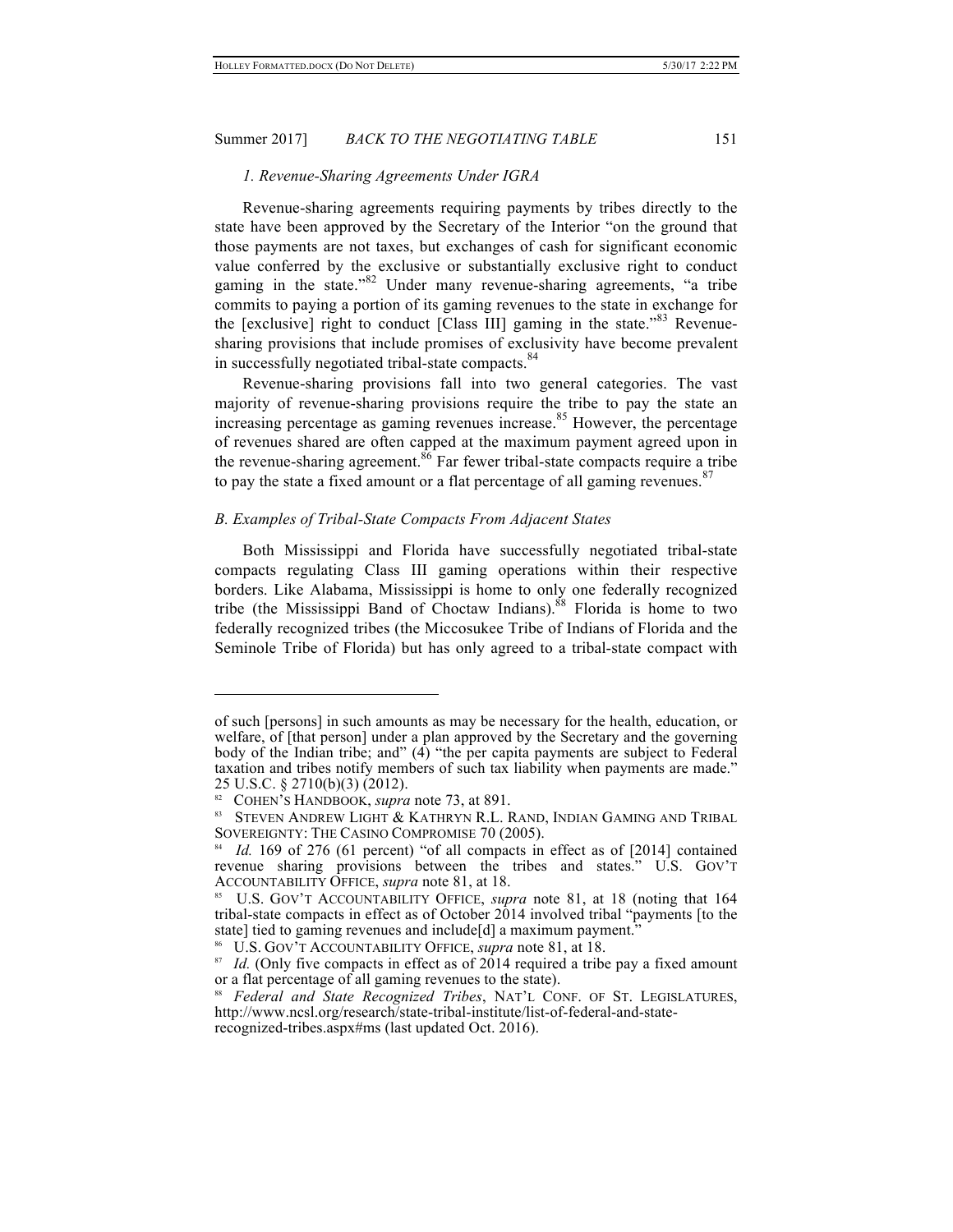one. 89

Mississippi has elected to take a limited regulatory role over tribal gaming, leaving the primary responsibility of monitoring gaming on tribal lands to the tribe itself.<sup>90</sup> Florida has taken a more active role in regulating tribal gaming, with the state maintaining a regular presence at gaming facilities.<sup>91</sup> Florida has a revenue-sharing agreement with the Seminole Tribe of Florida, while Mississippi generally does not receive payments tied to tribal gaming revenue.<sup>92</sup> An analysis of both tribal-state compacts demonstrates two very different approaches to negotiating a successful tribal-state compact.

# *1. The 'Hands-Off' Approach: Mississippi's Tribal-State Compact with the Mississippi Band of Choctaw Indians*

Mississippi's tribal-state compact with the Mississippi Band of Choctaw Indians received Secretarial approval in 1993.<sup>93</sup> Mississippi's compact remains in effect for an indefinite term "until terminated by mutual consent of the parties."<sup>94</sup> The scope of gaming allowed under Mississippi's compact extends to virtually all Class III gaming permitted under IGRA.<sup>95</sup>

For the purposes of regulating Class III gaming on tribal lands, Mississippi's tribal-state compact confers: (1) "exclusive criminal and civil jurisdiction over Tribal members. . .to the extent allowed by federal law" to the Mississippi Band of Choctaw Indians; (2) concurrent civil jurisdiction to both the state and the tribe over the Class III gaming activities occurring on tribal lands; and (3) "exclusive criminal jurisdiction over non-Indians" to the state.<sup>96</sup> The compact also provides that the Mississippi Band of Choctaw Indians "shall maintain its own security force which will have primary law enforcement

<sup>89</sup> *See id.*; *see also Gaming Compacts*, U.S. DEP'T OF THE INTERIOR, INDIAN AFFAIRS, https://www.indianaffairs.gov/WhoWeAre/AS-IA/OIG/Compacts/index.htm#Florida (last updated Apr. 3, 2017).

<sup>90</sup> *See infra* Section (III)(B)(1).

<sup>&</sup>lt;sup>91</sup> *See infra Section (III)(B)(2).* 

<sup>&</sup>lt;sup>92</sup> *See infra* Sections (III)(B)(1)–(2).

<sup>&</sup>lt;sup>93</sup> Indian Gaming; Mississippi Band of Choctaw Indians, 58 Fed. Reg. 6600 (Jan. 29, 1993).

<sup>&</sup>lt;sup>94</sup> CHOCTAW COMPACT, *supra* note 75, at 39.<br><sup>95</sup> Mississinni's tribal-state compact authori

Mississippi's tribal-state compact authorizes the Tribe to operate "any game" played with cards, dice, equipment or any mechanical or electronic device or machine for money, property, checks, credit or any representative of value, including, without limiting the generality of the foregoing, faro, monte, roulette, keno, bingo, fan-tan, twenty-one, blackjack, seven-and-a-half, big injun, klondike, craps, poker, chuck-a-luck, chinese chuck-a-luck (dai shu), wheel of fortune, chemin de fer, baccarat, pai gow, beat the banker, panguingui, slot machine, and any other banking or percentage game." CHOCTAW COMPACT, *supra* note 75, at 6– 7. Mississippi's tribal-state compact also authorizes the Tribe to conduct "parimutuel wagering, race book and sport pools. . .only if such games are allowed under the laws of the State." CHOCTAW COMPACT, *supra* note 75, at 7.

<sup>96</sup> CHOCTAW COMPACT, *supra* note 75, at 12.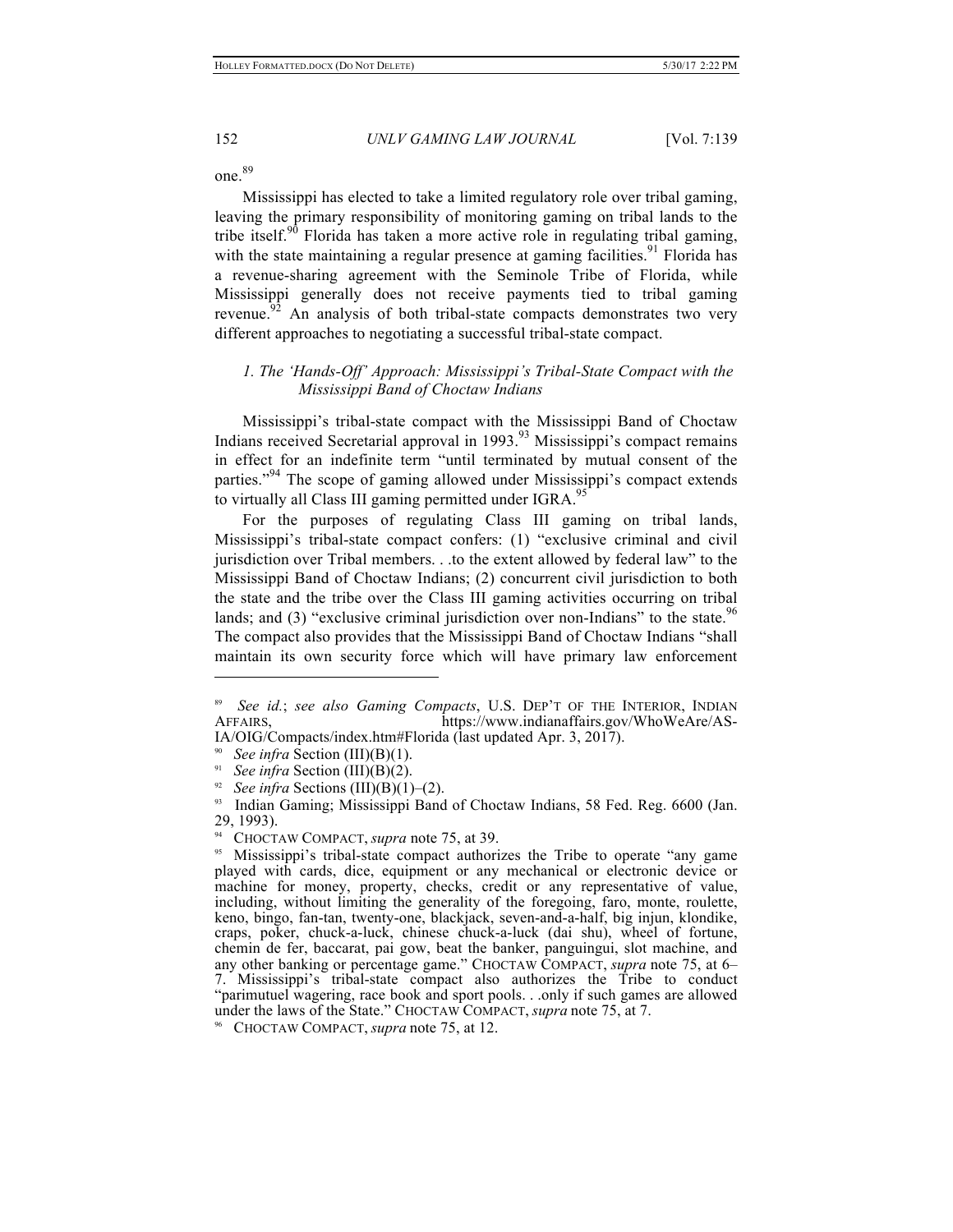responsibilities on the premise[s]" of the tribe's Class III gaming facility.<sup>97</sup>

Mississippi's tribal-state compact delegates "[t]he primary responsibility for the on-site regulation, control and security" of the tribe's Class III gaming operations to the Choctaw Gaming Commission—the tribe's independent regulatory entity.<sup>98</sup> However, the terms of the compact delegate the Mississippi Gaming Commission some authority to oversee tribal gaming. For example,

[a]gents of the Mississippi Gaming Commission . . . upon the presentation of appropriate identification to the on-site Choctaw Gaming Commission official . . . have the right to gain access, without notice during normal business hours, to all premises used for the operation of Class III Gaming or the storage of Class III Gaming equipment . . . and may inspect the Casino premises, equipment, or equipment maintenance records in order to verify compliance with the provisions of  $[the]$  compact.<sup>9</sup>

The Choctaw Gaming Commission must also "forward copies of all completed investigation reports and final dispositions to the Mississippi Gaming Commission on a continuing basis."<sup>100</sup>

Although Mississippi's tribal-state compact does not include a revenuesharing provision, the tribe and the state may "mutually agree upon a budget for necessary and actual expenses that may be reasonably incurred by the State during the calendar year in connection with Class III gaming activities."<sup>101</sup> Under the compact, additional payments to the state are required if the state designates tribal lands as a 'State Tourism Council Area,' in which case "the Tribe and the State shall separately provide \$250,000 each year in matching funds to be used for advertising and promotion of tourism."<sup>102</sup>

Mississippi's tribal-state compact is extraordinarily deferential to the tribe in terms of the regulatory oversight of the tribe's gaming operations. The Compact's indefinite term leaves the state with few options to negotiate with the tribe in light of developments regarding the Interior Department's rules governing revenue-sharing agreements. However, despite its shortcomings in terms of the state's ability to demand payments derived from tribal gaming revenues, Mississippi's compact places a light burden on the state in regulating tribal gaming.

 $\overline{a}$ 

CHOCTAW COMPACT, *supra* note 75, at 33–34.

 $\frac{97}{98}$  *Id.* 

<sup>98</sup> CHOCTAW COMPACT, *supra* note 75, at 13–14.

<sup>99</sup> CHOCTAW COMPACT, *supra* note 75, at 17–18.

<sup>&</sup>lt;sup>100</sup> CHOCTAW COMPACT, *supra* note 75, at 15.

<sup>101</sup> CHOCTAW COMPACT, *supra* note 75, at 33–34. These expenses include, but are not limited to:

<sup>(</sup>i) oversight and enforcement actions as provided for under this Compact, (ii) additional manpower and equipment required by the Department of Public Safety due to increased traffic control on State highways leading to a Casino, and (iii) costs in making any necessary improvement to an intersection of a State highway with a Bureau of Indian Affairs or Tribal road leading to a Tribal Casino as a result of increased traffic due to Class III gaming activities and utilizing government grants and road funds.

<sup>102</sup> CHOCTAW COMPACT, *supra* note 75, at 34.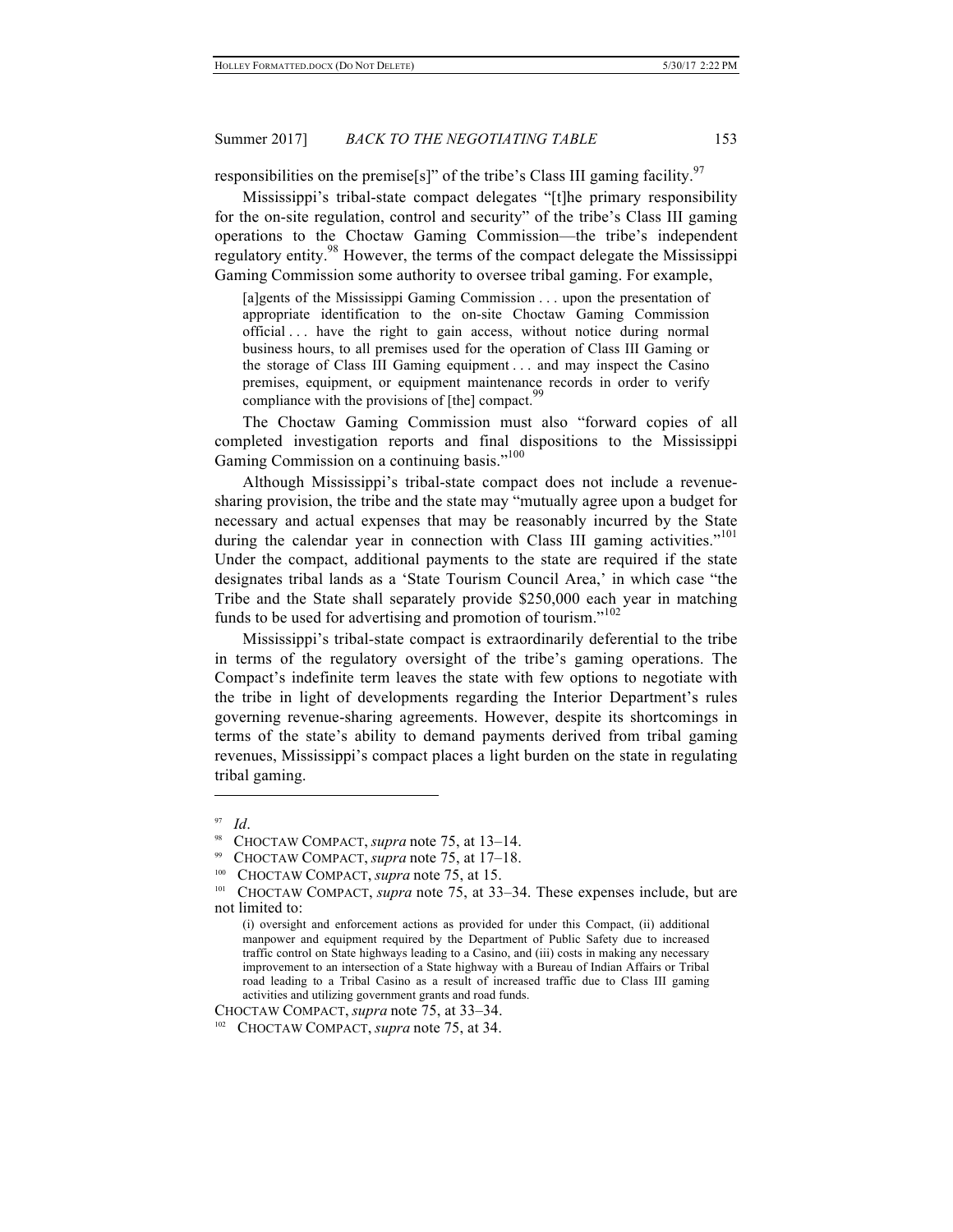# *2. The 'Hands-On Approach': Florida's Tribal-State Compact With the Seminole Tribe of Florida*

Florida's tribal-state gaming compact with the Seminole Tribe of Florida received secretarial approval in  $2010$ .<sup>103</sup> It authorizes the tribe to offer gaming at seven of the tribe's gaming facilities and is effective for a term of 20 years.<sup>104</sup> The compact does not purport to "alter tribal, federal or state adjudicatory or criminal jurisdiction in any way" because "[t]he obligations and rights of the state and the tribe under [the] Compact are contractual in nature."<sup>105</sup>

Florida's tribal-state compact restricts the tribe's ability to conduct Class III gaming to only those games covered under the compact.<sup>106</sup> The Class III games covered under the the compact include: (1) slot machines (excluding slot machines that accept payment by credit or debit card); (2) "[b]anking or banked card games, including baccarat, chemin de fer, and blackjack;" (3) "[r]affles and drawings;" and (4) "[a]ny new game authorized by Florida law for any person for any purpose . . . [excluding] banked card games authorized for any other federally recognized tribe pursuant to  $[IGRA]$ ."<sup>107</sup>

Indian Gaming, 75 Fed. Reg. 38833 (July 6, 2010). Florida's current tribal-state gaming compact with the Seminole Tribe replaces an unsuccessfully negotiated compact that was deemed approved by the Secretary of the Interior in 2008. *See*  Indian Gaming, 73 Fed. Reg. 1229 (Jan. 7, 2008); *see also* COMPACT BETWEEN THE SEMINOLE TRIBE OF FLORIDA AND THE STATE OF FLORIDA (Nov. 14, 2007), http://www.indianaffairs.gov/cs/groups/xoig/documents/text/idc1-026001.pdf [hereinafter SEMINOLE COMPACT].

<sup>104</sup> SEMINOLE COMPACT, *supra* note 103, at 13, 49 (Apr. 7, 2010). The seven tribally-owned casinos authorized under the compact include: Seminole Indian Casino–Brighton, Seminole Indian Casino–Coconut Creek, Seminole Indian Casino–Hollywood, Seminole Indian Casino–Immokalee, Seminole Indian Casino– Big Cypress, Seminole Hard Rock Hotel & Casino–Hollywood, and Seminole Hard Rock Hotel & Casino–Tampa.

SEMINOLE COMPACT, *supra* note 103, at 31.

<sup>106</sup> SEMINOLE COMPACT, *supra* note 103, at 3. Florida's tribal state compact expressly prohibits the Tribe from offering "roulette, craps, roulette-styled games, or craps styled games" but does not "prohibit the Tribe from operating slot machines that employ video and/or mechanical displays of roulette, wheels or other table game themes." SEMINOLE COMPACT, *supra* note 102, at 12.

<sup>107</sup> SEMINOLE COMPACT, *supra* note 103, at 3–4. (Defining "Slot machines," as "any mechanical or electrical contrivance, terminal that may or may not be capable of downloading slot games from a central server system, machine, or other device that, upon insertion of a coin, bill, ticket, token, or similar object or upon payment of any consideration whatsoever, including the use of any electronic payment system, except a credit card or debit card, is available to play or operate ...

whether by reason of skill or application of the element of chance . . . may deliver or entitle the person . . . playing or operating the . . . machine . . . to receive cash,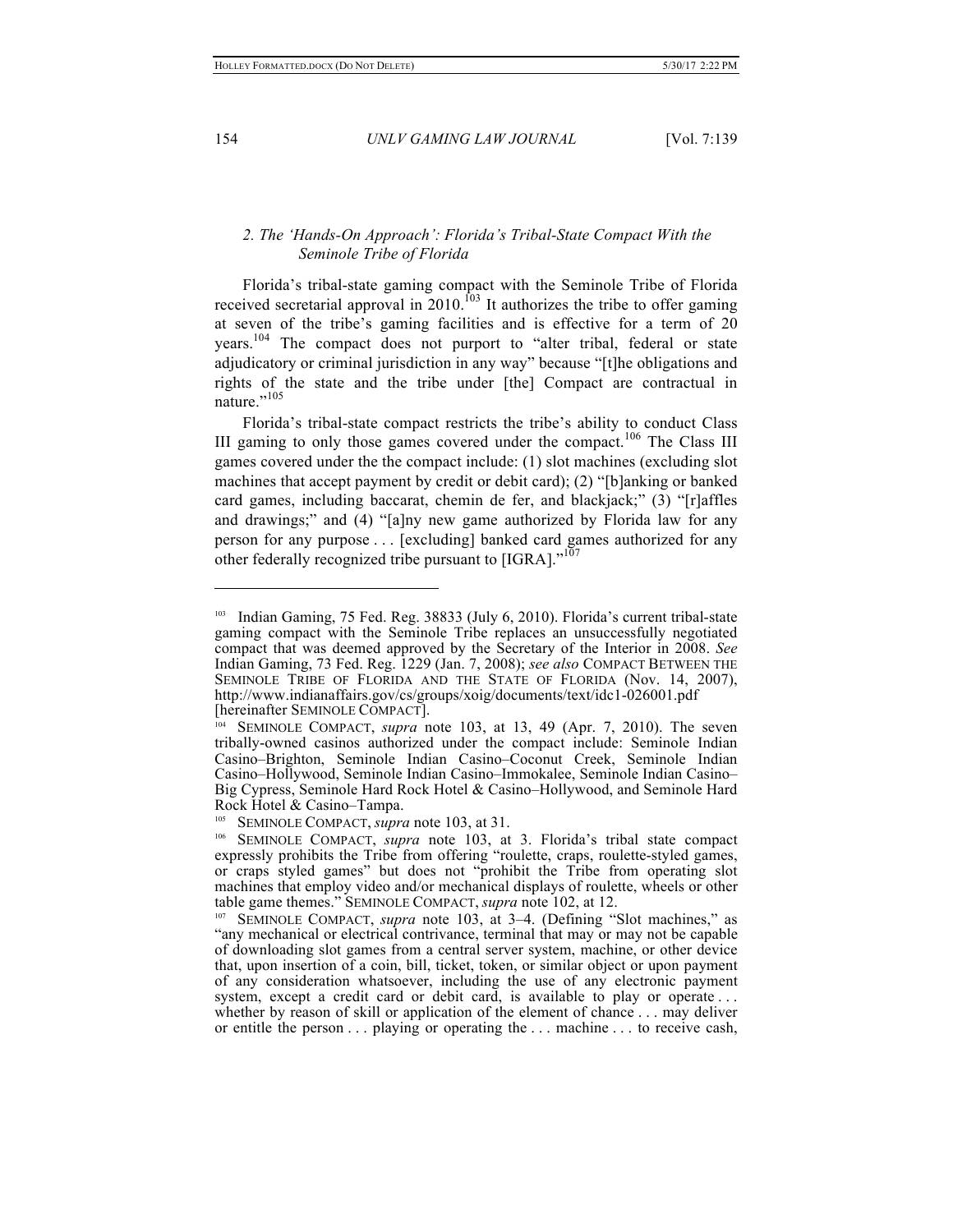Under Florida's tribal-state compact, the state and the tribe concurrently share the responsibility to regulate gaming on tribal lands.<sup>108</sup> The tribe's regulatory responsibilities under the compact are fulfilled by the Seminole Tribal Gaming Commission—the tribe's independent regulatory agency.109 The state's regulatory responsibilities are delegated to the State Compliance Agency  $(SCA)$ <sup>110</sup> Officers of the Commission are required under the compact to "be" available to the [tribe's facilities] during all hours of operation upon reasonable notice" and are authorized to "have immediate access to any and all areas of the [tribe's facilities] for the purpose of ensuring compliance with the provisions of [this] compact."<sup>[11</sup> However, officers of the Commission are required to answer to the SCA regarding any potential violations of the terms of the Compact.<sup>112</sup>

Despite granting the tribe the authority to regulate its own gaming activities, the state reserves the right under the compact "to conduct random inspections as provided for in this Part to assure that the tribe is operating in accordance with the terms of the Compact."<sup>113</sup> In order to fulfill the state's oversight responsibility, agents of the SCA are required to "have reasonable

<sup>108</sup> SEMINOLE COMPACT, *supra* note 103, at 23.

billets, tickets, tokens, or electronic credits to be exchanged for cash or to receive merchandise or anything of value whatsoever, whether the payoff is made automatically from the machine or manually.").

Despite its prohibition on the use of slot machines that accept payment by credit or debit card, Florida's tribal-state compact authorizes the Tribe to use such machines if Florida state law allows. SEMINOLE COMPACT, *supra* note 103, at 4. Although Florida's tribal-state compact permits the Tribe to offer banked card games, the compact forbids it from doing so "at [the Tribe's] Brighton or Big Cypress Facilities unless . . . [the State] permits any other person, organization or entity to offer such games." SEMINOLE COMPACT, *supra* note 103, at 4.

<sup>109</sup> SEMINOLE COMPACT, *supra* note 103, at 3, 24 (requiring that officers of the Seminole Tribal Gaming Commission "be independent of the Tribal gaming operations, and shall be supervised by and accountable only to the Commission."). <sup>110</sup> SEMINOLE COMPACT, *supra* note 103, at 12.

<sup>111</sup> SEMINOLE COMPACT, *supra* note 103, at 24.

<sup>112</sup> *See* SEMINOLE COMPACT, *supra* note 103, at 24*.* (requiring the Seminole Tribal Gaming Commission to "investigate any suspected or reported violation of [the compact] and shall officially enter into its files timely written reports of investigations and any action taken thereon." The compact requires the Commission to forward copies of their investigative reports to the SCA within 30 days).

<sup>113</sup> SEMINOLE COMPACT, *supra* note 103, at 25. (This includes the authority of the State to demand "an annual independent audit of the conduct of Covered Games subject to [the] Compact."). Random inspections of tribal gaming facilities by the SCA are limited to "one . . . inspection per Facility per calendar month . . . and . . . not more than ten . . . hours spread over two . . . consecutive days." SEMINOLE COMPACT, *supra* note 103, at 27. The compact sets an annual limit of 1,200 hours for all random inspections and audit reviews of tribal gaming facilities by the SCA. SEMINOLE COMPACT, *supra* note 103, at 27. The compact also limits the SCA to one review per year of the Tribe's slot machine compliance audit. SEMINOLE COMPACT, *supra* note 103, at 28.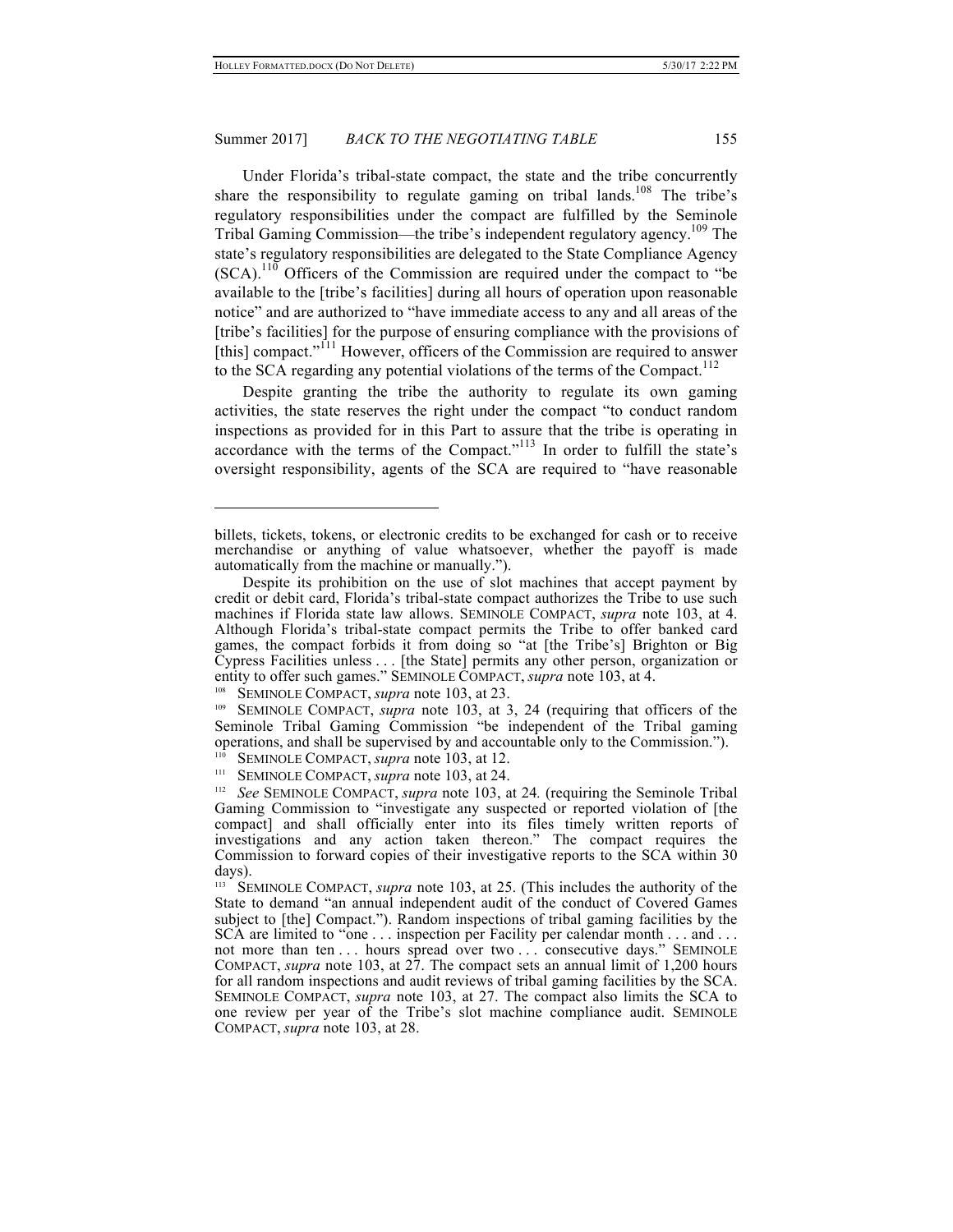access to all public areas of the [tribe's] [f]acilities related to the conduct of [games covered under the compact]."<sup>114</sup> However,

[a]t the completion of any SCA inspection or investigation, the SCA [must] forward any written report . . . to the Commission, containing all pertinent, non-confidential, non-proprietary information regarding any violation of applicable laws or [the] Compact . . . unless disclosure . . . would adversely impact an investigation of suspected criminal activity.<sup>115</sup>

The Compact requires the tribe to reimburse the state annually "for the actual and reasonable costs of the [SCA] to perform its monitoring functions."<sup>116</sup>

In exchange for "partial but substantial exclusivity," Florida's tribal-state compact requires the tribe to pay the state a share of its net winnings derived from the tribe's Class III gaming operations.<sup>117</sup> To facilitate this, the compact's revenue-sharing agreement requires the tribe to convert all of its Class II video bingo terminals to Class III slot machines within 60 months from January 1,  $2008$ <sup>118</sup> The revenue-share that the tribe pays to the state is calculated according to a 'Revenue Sharing Cycle.'<sup>119</sup> For the first 24 calendar months from the effective date of the compact, the tribe is required to pay \$12,500,000 per month.<sup>120</sup> The first revenue sharing cycle commences after 24 months have passed from the effective date and terminates after one year.<sup>121</sup> Each successive revenue-sharing cycle lasts a term of 12 months.<sup>122</sup> For the first three Revenue Sharing Cycles, the tribe is required to pay the state the greater of the 'Guaranteed Minimum Revenue Sharing Cycle Payment' or an amount equal to the 'Percentage Revenue Share Amount' calculated under the compact.<sup>123</sup> After

<sup>114</sup> SEMINOLE COMPACT, *supra* note 103, at 26. The compact only allows SCA agents to access the Tribe's gaming facilities during operating hours. *Id.* at 29. When SCA inspection of the facility is limited only to public areas, "representatives of the SCA [must] provide notice and photographic identification to the Commission of their presence before beginning any such inspections." *Id.* When SCA inspection of the facility includes nonpublic areas, SCA agents must "provide one ... hour notice ... to the Commission and.... [must] be accompanied in nonpublic areas of the Facility by a Commission officer." *Id.* <sup>115</sup> *Id.* at 30.

<sup>116</sup> *Id.* at 2. Under Florida's tribal-state compact, the State's 'Annual Oversight Assessment' is not to exceed \$250,000 per year. *Id.* at 38.

<sup>117</sup> *Id.* at 31–32.

<sup>118</sup> *Id.* at 32.

<sup>119</sup> *Id.* at 12, 24.

<sup>&</sup>lt;sup>120</sup> *See generally Id.* at 9, 32–33.<br><sup>121</sup> *Id.* at 12

<sup>&</sup>lt;sup>121</sup> *Id.* at 12.

See *id.* 

<sup>&</sup>lt;sup>123</sup> *Id.* at 7, 33 (the 'Guaranteed Minimum Revenue Sharing Cycle Payment' as calculated under Florida's tribal-state compact requires the tribe to pay \$150,000,000 in each of the two years of the Initial Period; a minimum payment of \$233,000,000 for each of the first and second revenue-sharing cycles; and \$234,000,000 for the third revenue-sharing cycle).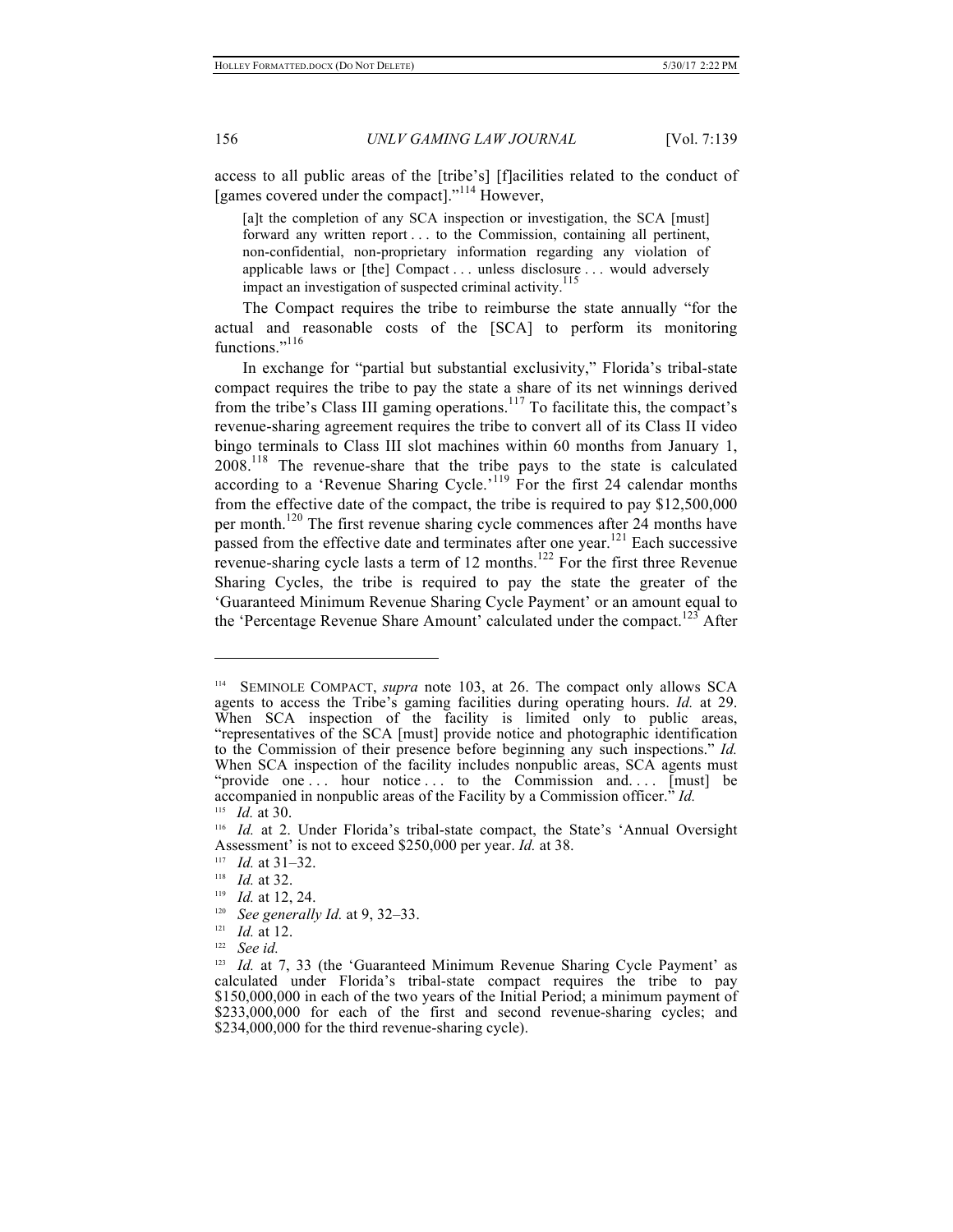the third revenue-sharing cycle, the tribe must pay the state the 'Percentage Revenue Share Amount.<sup>124</sup> The total revenue-share payments for the first five years of the compact must total at least \$1,000,000,000.<sup>125</sup>

Florida's tribal-state compact places significant restrictions on the conduct of tribal gaming in the state. This particular compact exemplifies the extent to which a state can regulate tribal gaming, (including Class II gaming) under a valid compact. In exchange for a promise of exclusivity, the state was able to secure an enormous share of the tribe's gaming revenue. The state has also required the tribe to reimburse the costs of state regulation, greatly reducing the state's financial burden.

#### *C. Drafting a Tribal-State Compact for Alabama*

 $\overline{a}$ 

As recently as 2015, the Poarch Band offered to pay \$250,000,000 to the state in return for the exclusive right to conduct Class III gaming in the state.<sup>126</sup> This offer prompted legislative leaders in the state to "recommend an agreement with the [tribe] as a key part of [their] plan to close a budget shortfall estimated at \$200 million" for fiscal year 2016.<sup>127</sup> Discussions held between the Poarch Band's tribal council and state legislators indicated that a proposed compact between the tribe and the state would require the tribe "to pay the state a percentage of earnings each year."<sup>128</sup>

A cursory analysis of the tribe's gaming revenues and other holdings

Id. at 33-34 (the 'Percentage Revenue Share Amount' as calculated under Florida's tribal-state compact requires the Tribe to pay 12% of all amounts up to \$2,000,000,000 of net winnings; 15% of all amounts between \$2,000,000,000 and \$3,000,000,000; 17.5% of all amounts between \$3,000,000,000 and \$3,500,000,000; 20% of all amounts between \$3,500,000,000 and \$4,000,000,000; 22.5% of all amounts between \$4,000,000,000 and \$4,500,000,000; and 25% of all amounts greater than \$4,500,000,000).

*Id.* at 7, 38 (the Tribe is also required to "make an annual donation to the Florida Council on Compulsive Gaming as an assignee of the State in an amount not less than. . .\$250,000.00 per Facility.").

<sup>126</sup> Josh Moon & Brian Lyman, *Poarch Creeks Offer Alabama \$250M Budget Bailout*, MONTGOMERY ADVERTISER (Apr. 29, 2015, 7:05 AM), http://www.montgomeryadvertiser.com/story/news/2015/04/28/poarch-creeks-

offer-bail-state/26548581/ (stating Alabama Senate President Pro Tem Del Marsh (R-Anniston) "confirmed that he met with tribal leaders in Montgomery and that the \$250 million number was 'mentioned.'"); *see also* Mike Cason, *State Leaders Look to Poarch Creeks for Bailout as AG Tries to Shut Casinos*, AL.COM (May 10, 2015, 7:41AM),

http://www.al.com/news/index.ssf/2015/05/state\_leaders\_seek\_bailout\_fro.html (the Poarch Band's treasurer and governmental relations adviser, Robert McGhee, said that although "[t]he \$250 million is an amount that's been discussed. . .[n]o arrangement has been made on what that would entail.").

<sup>&</sup>lt;sup>127</sup> Cason, *supra* note 126 (this recommendation was made in 2015 by Alabama's Republican Caucus in the State's House of Representatives and was later endorsed by the State's Senate President Pro Tem Del Marsh).

Moon & Lyman, *supra* note 126.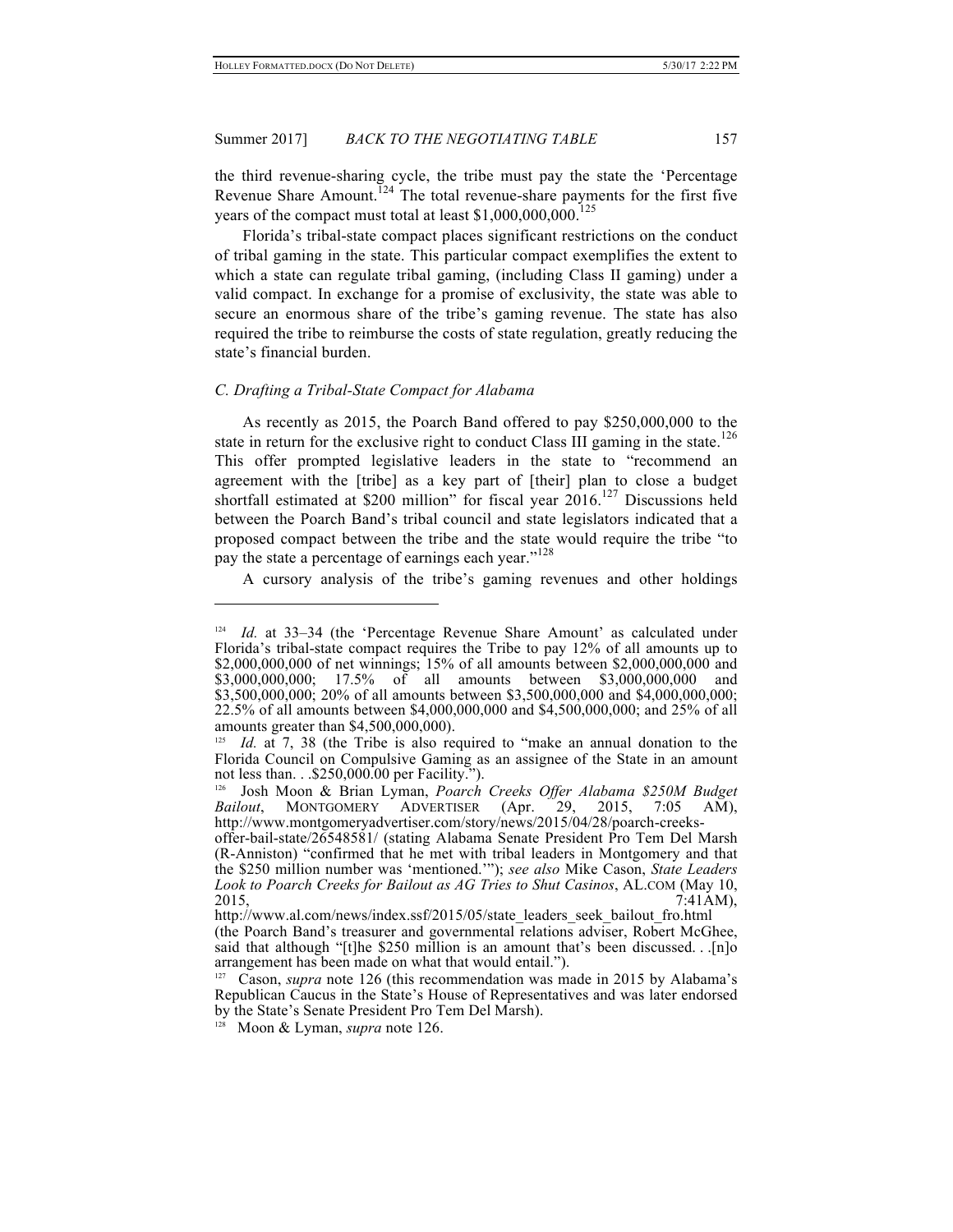$\overline{a}$ 

## 158 *UNLV GAMING LAW JOURNAL* [Vol. 7:139

indicate that it could easily afford to pay the state the \$250 million that was brought up in discussions with state leaders.<sup>129</sup> From 2008 to 2010, the Poarch Band's gaming revenues experienced the fastest growth rate among gaming tribes in the United States.<sup>130</sup> PCI Gaming—the tribally-owned entity tasked with operating the tribe's gaming facilities—reported in 2012 that it "reaped \$322 million in net earnings [that year alone], continuing a five-year upswing."<sup>131</sup> The tribe itself reported that its gaming and hospitality operations "generated as much as \$600 million in revenues in 2012."<sup>132</sup> A vast majority of these profits are derived from the tribe's three casinos, while the tribe's two pari-mutuel gaming operations accounted for a less significant portion of the tribe's net earnings.<sup>133</sup>

The Poarch Band's holdings are not restricted to its gaming operations, nor are they restricted to investments within Alabama's borders. "The Tribe has acquired stakes in a string of Florida hotels. . .in Pensacola, Fort Walton Beach and near Orlando," and is presently developing a hotel in Huntsville, Alabama ("with rights to build another").<sup>134</sup> On its tribal lands, the tribe has "opened a manufacturing and fabrication company named Muskogee Technology; runs a cattle farm, two gas stations and a truck stop; and owns Magnolia Branch Wildlife Reserve that makes up about 9,000 acres and includes a tree farm, an RV park and campground."<sup>135</sup> In 2015, the tribe gained full control over the \$200 million Blue Collar Country development—a 500 acre complex in Foley,

<sup>&</sup>lt;sup>129</sup> *Id.* (the Poarch Band's treasurer and governmental relations adviser said in a 2015 interview with the Montgomery Advertiser that the Tribe had the means to pay the state the \$250,000,000 in exchange for exclusive gaming rights).

<sup>130</sup> George Altman, *Study: Alabama Indian Casino Revenue Growth Fastest in Nation*, AL.COM (Mar. 11, 2012, 7:20 AM), http://blog.al.com/live/2012/03/study alabama indian casino re.html. PCI's gaming revenues increased no less than 34 percent every year between 2008 and 2010, while total Indian gaming revenues in the United States as a whole "grew 1.2 percent in 2008, fell 1 percent in 2009 and grew 1.3 percent in 2010." *Id.*

<sup>131</sup> Michael Finch II, *Flush With Cash, Poarch Creek Tribe's Growing Interests Stretch from Huntsville to Florida*, AL.COM (Sept. 6, 2014, 8:00 AM), http://www.al.com/business/index.ssf/2014/09/poarch\_creek\_tribes\_growing\_in.ht ml. In 2008, PCI's gaming revenues grew 45 percent, 34 percent in 2009, and 61 percent in 2010. Altman, *supra* note 130.

<sup>132</sup> Finch, *supra* note 131.

<sup>&</sup>lt;sup>133</sup> See generally Alabama v. PCI Gaming Auth., 15 F. Supp. 3d 1161, 1168 (M.D. Ala. 2014). *See also* Marc D. Anderson, *Poarch Creeks Take Control of \$200 Million Blue Collar Country Project in Foley*, AL.COM (May 22, 2015, 6:10 PM), http://www.al.com/news/mobile/index.ssf/2015/05/poarch\_creeks\_take\_control\_of. html; The Poarch Band acquired the Mobile Greyhound Park and the Pensacola Greyhound Track and Poker Room in 2009. *See also* Finch, *supra* note 131 (noting financial audits submitted to the Florida Department of Business and Professional Regulation suggested that "[i]n 2013, the Pensacola track and its 25 poker tables earned about \$125,000 in net income.").

<sup>134</sup> Finch, *supra* note 131.

<sup>135</sup> Anderson, *supra* note 133.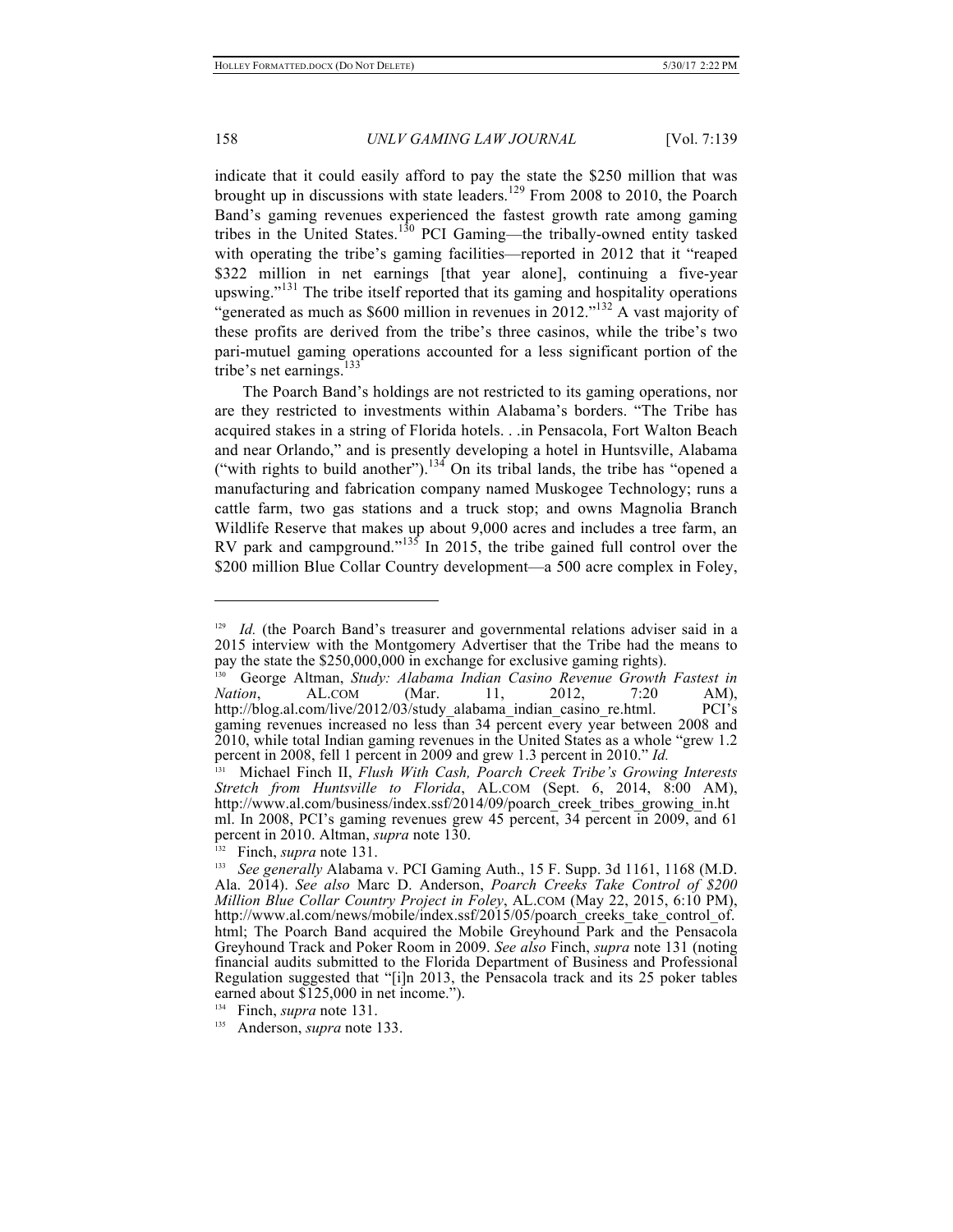Alabama that will feature retail space, entertainment venues, restaurants, amusement rides, a water park, an RV park, a 200 bedroom hotel, and a convention space.<sup>136</sup>

## *1. Recommending Provisions to be Included in a Compact Between Alabama and the Poarch Band*

As demonstrated in an analysis of Florida's tribal-state compact, states have the authority to demand an enormous share of tribal gaming revenues in exchange for promises of exclusivity. For Alabama, this means that the state may be able to access a significant source of new revenue by entering into a revenue-sharing agreement with the Poarch Band. If the state is to stake its claim to a share of the Poarch Band's gaming revenues, it must promise the Poarch Band the exclusive right to conduct Class II or Class III gaming operations in the state. In exchange for exclusive gaming rights, the state might follow Florida's regime of structured payments made to the state in accordance with a revenue-sharing schedule. Of course, such an agreement may have an adverse impact on other non-tribal gaming operations in the state.<sup>137</sup>

A tribal-state compact between Alabama and the Poach Band must also create a regime where the Poarch Band's independent regulatory entity must answer to the state to ensure that tribal gaming is conducted in accordance with tribal law, IGRA, and the proposed tribal-state compact. This may require the state to create its own gaming commission or compliance agency that will work in concert with the tribe's already existing Tribal Gaming Commission.<sup>138</sup> The tribal-state compacts of Florida and Mississippi both establish a hierarchy where a tribal independent regulatory agency provides the state with copies of the tribal gaming commission's investigations. However, both compacts differ as to the extent to which the state may exercise direct oversight of tribal gaming operations.

Alabama and the Poarch Band must also negotiate a method to reimburse

 $\frac{136}{137}$  *Id.* 

<sup>137</sup> *See* ALA. CONST. amend. 508, 565, 506, 743, 569, 386, 692, 674, 744, 387, 440, 413, 599, 612, 542, 549.. (Alabama's state constitution authorizes certain bingo operations in Calhoun, Covington, Etowah, Greene, Houston, Jefferson, Limestone, Lowndes, Macon, Madison, Mobile, Montgomery, Morgan, Russell, St. Clair, and Walker counties).

<sup>&</sup>lt;sup>138</sup> POARCH BAND OF CREEK INDIANS, TRIBES & TRIBAL NATIONS CODE OF ORDINANCES, Title 20, ch. 1, § 20–2–1 (2015), https://www.municode.com/ library/tribes\_and\_tribal\_nations/poarch\_band\_of\_creek\_indians/codes/code\_of\_or dinances?nodeId=TIT20GA (establishing the Poarch Band of Creek Indians Tribal Gaming Commission "in order to regulate the operation, conduct, and playing of Gaming Activities on the Tribe's Indian Lands."). *See also id.* at § 20–2–2. (The Poarch Band's Tribal Gaming Commission "[acts] independently and autonomously from the Tribal council in all matters within its purview."). *See generally id.* at § 20–2–6 (delegating powers and duties to the Tribal Gaming Commission).